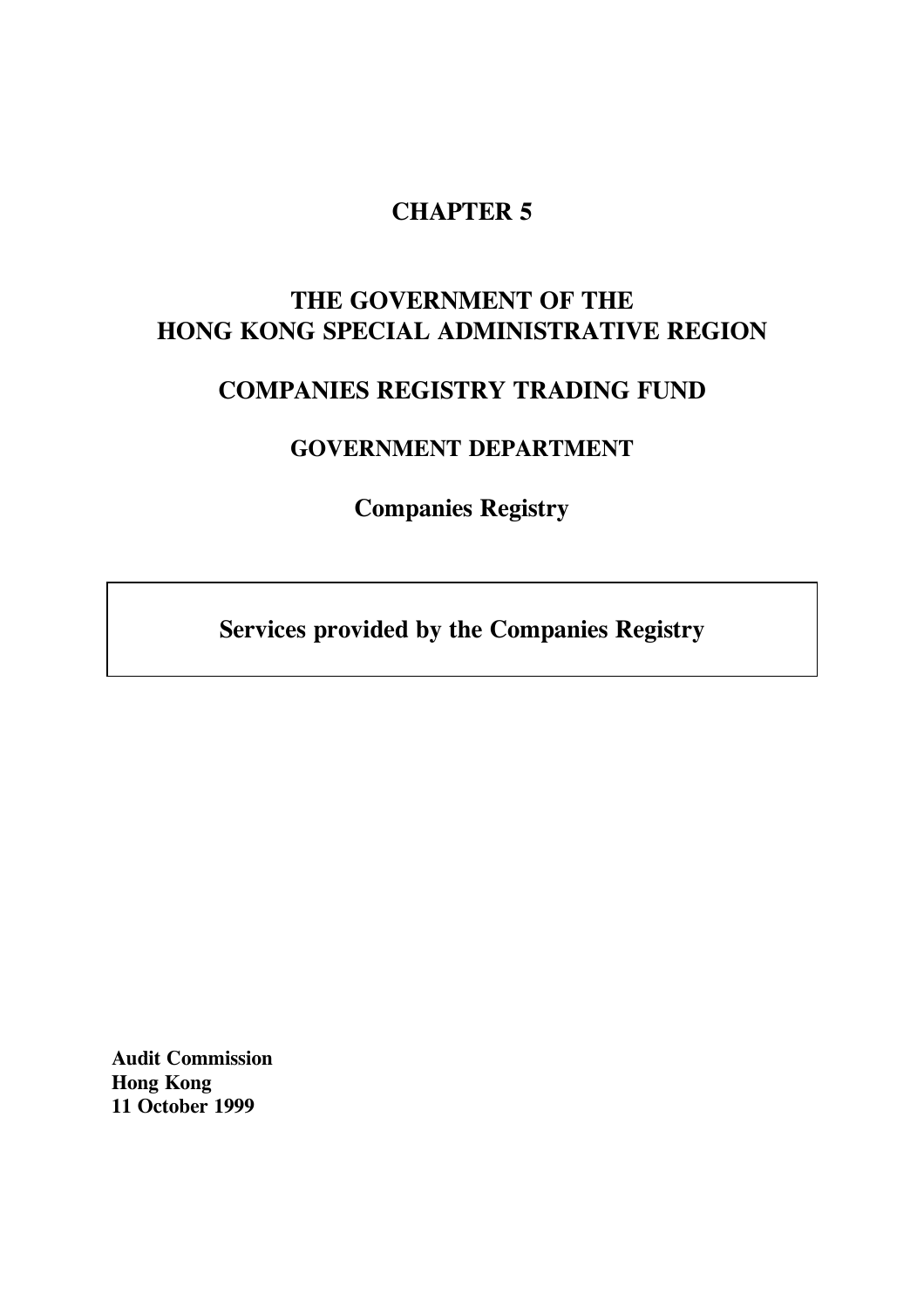# **SERVICES PROVIDED BY THE COMPANIES REGISTRY**

## **Contents**

**Paragraphs**

## **SUMMARY AND KEY FINDINGS**

| <b>INTRODUCTION</b>                                                                    |           |
|----------------------------------------------------------------------------------------|-----------|
| <b>The Companies Registry Trading Fund</b>                                             | $1 - 4$   |
| Key services provided by the CR                                                        | 5         |
| <b>AUDIT REVIEW</b>                                                                    | 6         |
| PERFORMANCE TARGETS                                                                    | 7         |
| <b>Financial targets</b>                                                               | $8 - 9$   |
| <b>Productivity targets</b>                                                            | 10        |
| <b>Audit observations on productivity targets</b>                                      | $11 - 12$ |
| Audit recommendations on productivity targets                                          | 13        |
| <b>Response from the Administration</b>                                                | $14 - 16$ |
| <b>Service level targets</b>                                                           | 17        |
| Audit observations on service level targets                                            | $18 - 20$ |
| Audit recommendations on service level targets                                         | 21        |
| <b>Response from the Administration</b>                                                | $22 - 24$ |
| <b>ELECTRONIC SERVICE DELIVERY</b>                                                     |           |
| Existing document processing and retrieval system                                      | $25 - 29$ |
| Deficiencies of the existing microfilm system                                          | 30        |
| <b>Customers' needs and expectations</b>                                               | $31 - 32$ |
| <b>Implementation of the Companies Registry</b><br><b>On-line Public Search System</b> | $33 - 39$ |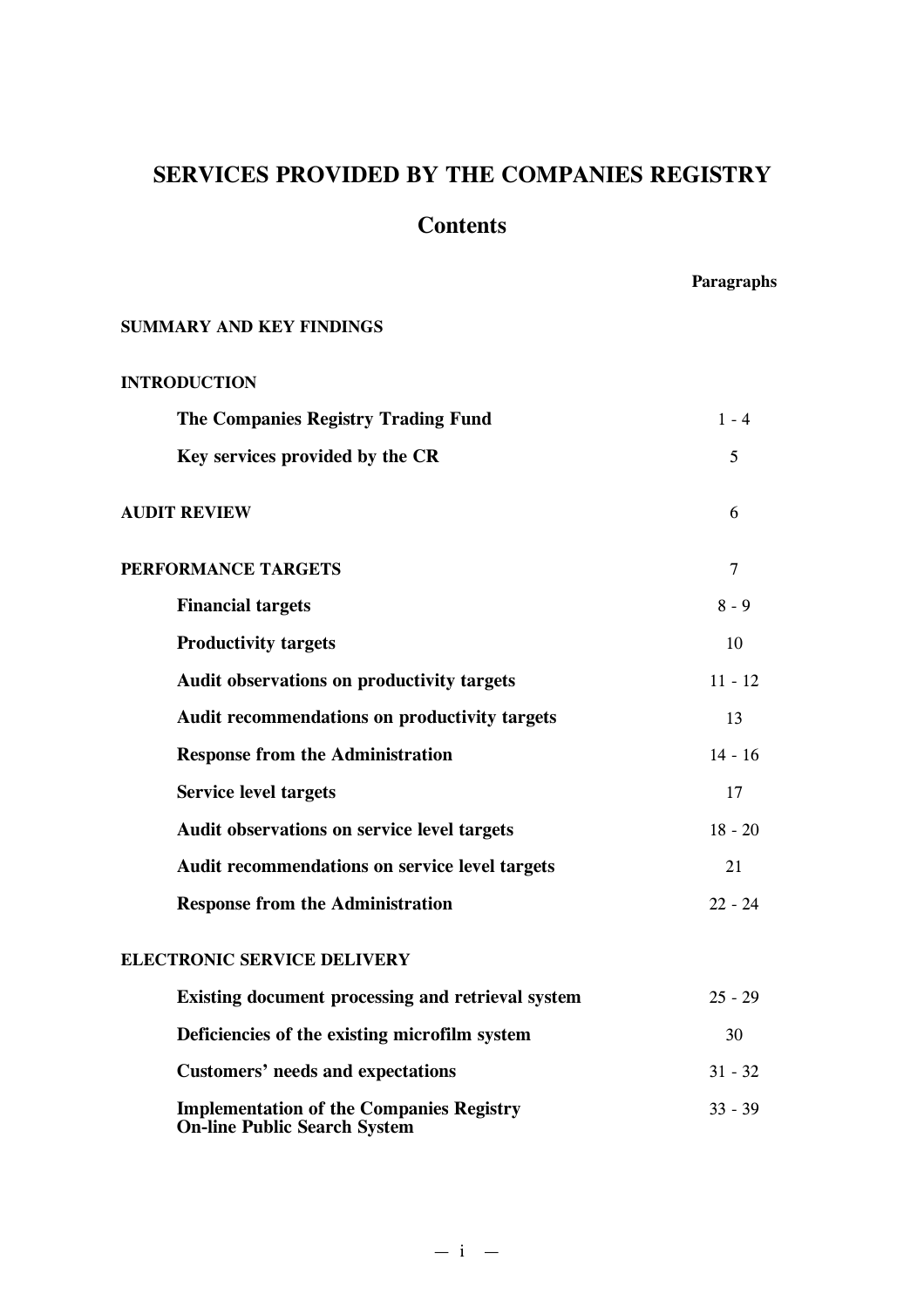## **Paragraphs**

| <b>Strategic Change Plan</b>                     | $40 - 44$ |
|--------------------------------------------------|-----------|
| <b>Audit observations</b>                        | $45 - 51$ |
| <b>Audit recommendations</b>                     | 52        |
| <b>Response from the Administration</b>          | $53 - 55$ |
| FILING OF ANNUAL RETURNS BY COMPANIES            |           |
| <b>Requirements for filing of annual returns</b> | $56 - 58$ |
| <b>CR's enforcement measures</b>                 | $59 - 60$ |
| <b>Audit observations</b>                        | $61 - 64$ |
| <b>Audit recommendations</b>                     | 65        |
| <b>Response from the Administration</b>          | $66 - 68$ |
| <b>CHECKING OF DOCUMENTS FILED BY COMPANIES</b>  |           |
| Filing requirements of the Companies Ordinance   | 69        |
| <b>CR's checking procedures</b>                  | 70        |
| <b>Audit observations</b>                        | $71 - 74$ |
| <b>Audit recommendations</b>                     | 75        |
| <b>Response from the Administration</b>          | $76 - 78$ |
| <b>INCOME SOURCES</b>                            |           |
| <b>Income categories</b>                         | 79        |
| <b>Audit observations</b>                        | $80 - 81$ |
| <b>Audit recommendations</b>                     | 82        |
| <b>Response from the Administration</b>          | $83 - 85$ |

Appendix: Service level targets and actual achievements of the CR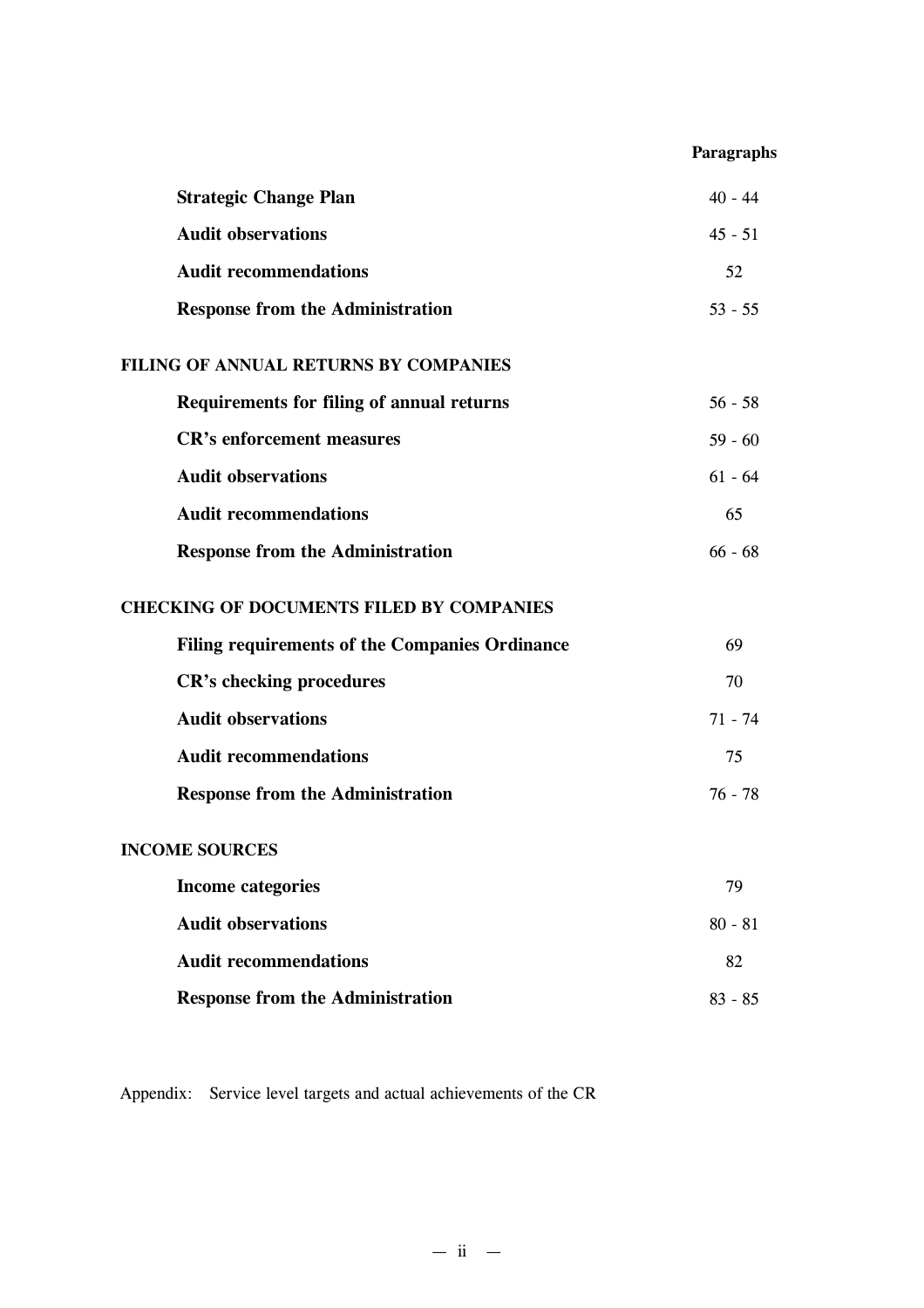# **SERVICES PROVIDED BY THE COMPANIES REGISTRY**

## **Summary and key findings**

A. **Introduction.** The Companies Registry (CR) is mainly responsible for administering and enforcing the provisions of the Companies Ordinance (Cap. 32). The key services provided are the incorporation of companies, the registration of documents submitted by companies and the provision of company search facilities to the public. On 1 August 1993, the CR Trading Fund was established to manage the operations of the CR. The objective of establishing a trading fund is to improve the quality of service to customers. Audit has recently conducted a review of the services provided by the CR and found that there is room for improvement in a number of areas (paras. 1 to 6).

B. **Performance targets.** Since its establishment as a trading fund, the CR has made significant improvements in shortening the standard service delivery time for most of its services. However, Audit noted that, same as six years ago, it still required one day to conduct a company search at an ordinary service counter. Audit also noted that the standard service delivery time for the registration of general documents could be significantly reduced by replacing the microfilm system with a fully computerised system. In addition, Audit has reservations about the need to take twice as much time for changing the name of an existing company as for incorporating a new company (paras. 18 to 20).

C. **Electronic service delivery.** At present, a customer conducting a search must visit the CR's offices to obtain the required company information. As early as in 1993, the CR recognised the need to provide on-line search services (or electronic service delivery) to its customers. However, the progress of implementing on-line search services had been slow. The CR now expects that customers can have remote on-line access to its computerised database in early 2000. However, certain essential information required by customers is still not captured by the database. Audit has reservations as to whether the proposed on-line system can meet the needs of the customers. The CR is currently preparing a Strategic Change Plan with a view to implementing electronic filing, electronic processing and electronic searching by 2005. Audit notes that, compared with the Land Registry and the companies registries in certain overseas countries, the CR is lagging behind in implementing computerisation and on-line search services. Audit considers that the CR should take necessary action to make the best use of modern technologies to improve its services. As indicated by a consultancy study commissioned by the CR, by replacing the labour-intensive microfilm-based system with a fully computerised system and implementing on-line search services, the CR would also achieve substantial cost savings (paras. 47 to 51).

D. **Filing of annual returns by companies.** In 1998-99, 86,978 companies (22%) did not file annual returns within the time limit prescribed by the Companies Ordinance. Audit considers that this is unsatisfactory as members of the public were deprived of their statutory rights to obtain the latest information about these companies on a timely basis. With regard to overseas examples, the compliance rates of filing of annual returns in the United Kingdom and in Australia in 1997-98 were both 94%. Audit noted that in 1998-99, 36,646 companies (9%) did not file annual returns and did not pay annual registration fees. Audit estimated that the amount of annual registration fees uncollected by the CR for 1998-99 was about \$60 million (paras. 61 to 64).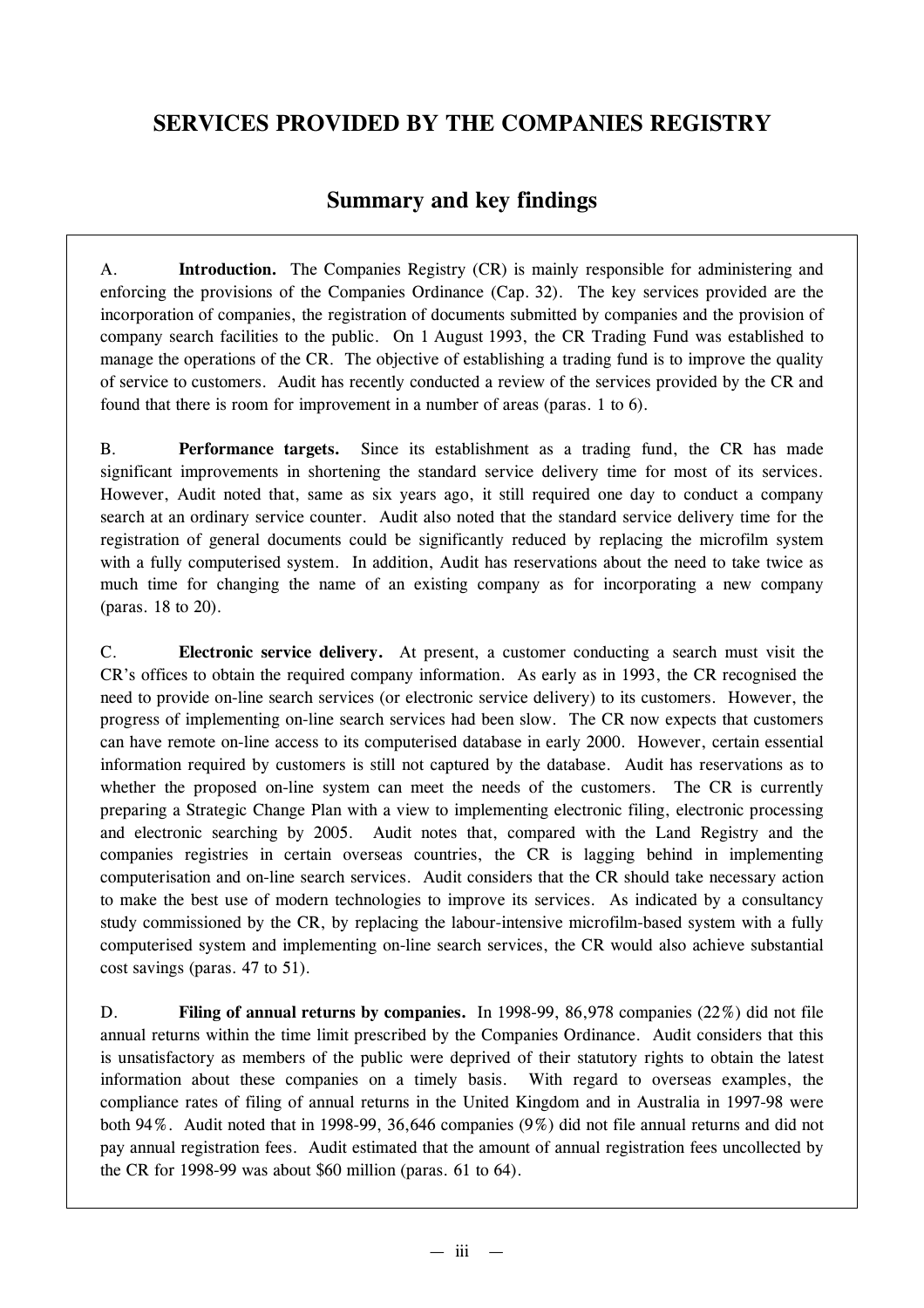E. **Checking of documents filed by companies.** Audit's examination of a sample of annual returns and accounts of listed companies revealed that only two of the eight listed companies had annexed to their annual returns particulars of their subsidiaries as required by section 128(5) of the Companies Ordinance. Although annual returns and accounts of listed companies were classified by the CR as documents requiring full checking, there was no documentary evidence to indicate that the CR had checked the compliance with section 128(5) or followed up the non-compliance cases (para. 73).

F. **Income sources.** In 1998-99, 14% of the annual returns filed with the CR was late. As a higher annual registration fee is payable for the late filing of an annual return, the fees from these late returns amounted to \$119 million (or 79% of the annual registration fees). If all the companies which filed late returns in 1998-99 had instead filed the returns on time, the CR's profit (before notional taxation) of \$84 million would have turned into a loss of \$30 million. Audit considers that there is a need for the CR to review its income sources and reduce its reliance on revenue from the late filing of annual returns (paras. 80 and 81).

## G. **Audit recommendations.** Audit has recommended that the Registrar of Companies should:

- (a) continue to explore opportunities for setting more challenging targets and ways of meeting them (second inset of para. 21);
- (b) take full account of the needs and expectations of the customers in the implementation of computerisation projects and on-line search services (first inset of para. 52);
- (c) expedite the implementation of electronic filing, electronic processing and electronic searching of company data (second inset of para. 52);
- (d) review the effectiveness of the measures for enforcing the provisions of the Companies Ordinance in respect of the filing of annual returns (first inset of para. 65);
- (e) take further action (such as sending reminders to companies before due dates) to improve the compliance rate of filing of annual returns (second inset of para. 65);
- (f) review the effectiveness of the existing procedures and formulate internal guidelines for checking the compliance with the requirements of the Companies Ordinance (third inset of para. 75); and
- (g) place less reliance on fees for late filing as a steady source of income, particularly when preparing the CR's business plan and annual budget (second inset of para. 82).

H. **Response from the Administration.** The Administration agrees with most of the audit recommendations. The Registrar of Companies has said that the CR will take full account of the needs and expectations of its customers in the implementation of computerisation projects and on-line search services, and will make every effort to expedite electronic filing, electronic processing and electronic searching of company data (para. 53).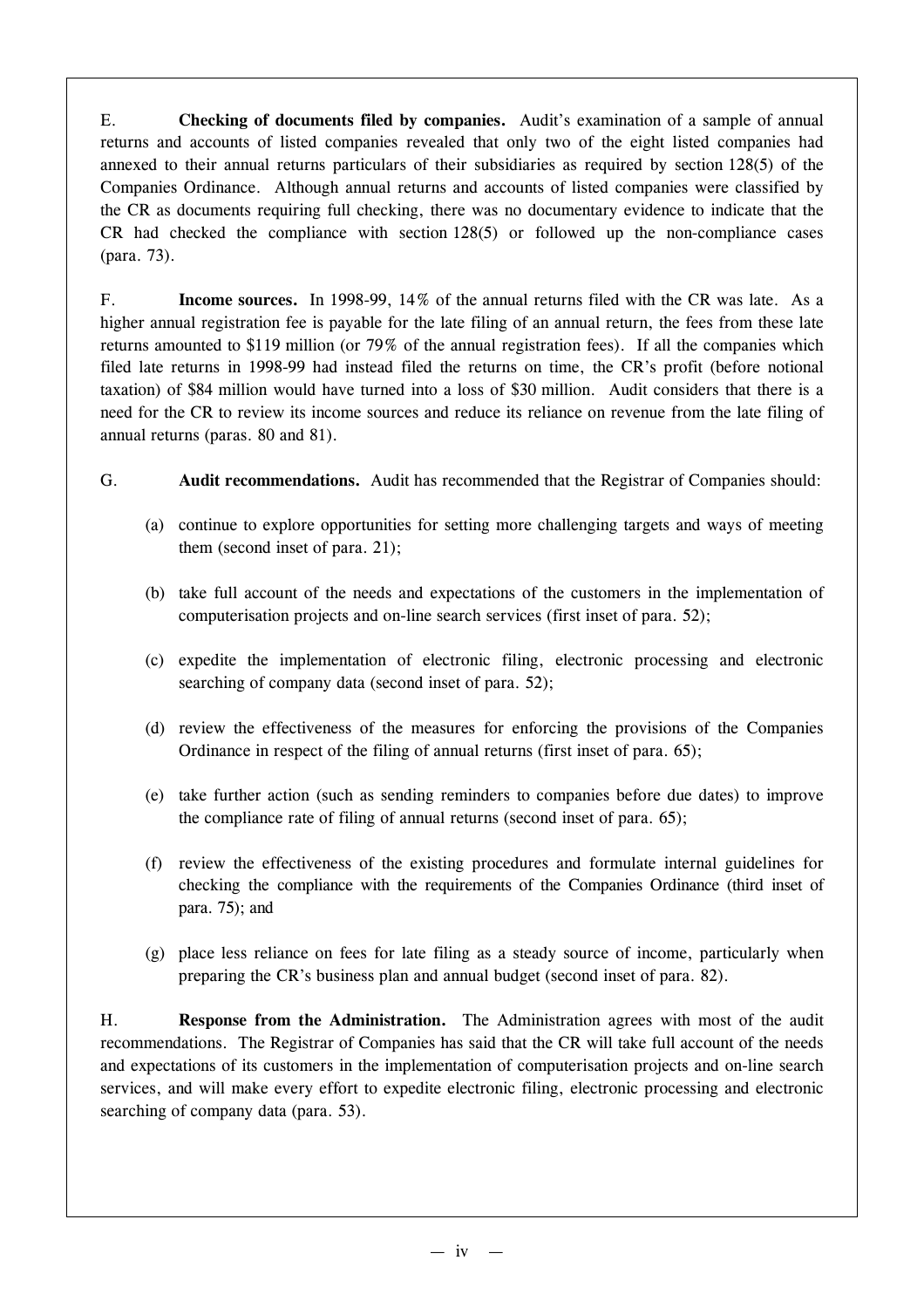#### **INTRODUCTION**

## **The Companies Registry Trading Fund**

1. On 1 May 1993, the Companies Registry (CR) became a government department to take over the functions of the Companies Division of the then Registrar General's Department. On 1 August 1993, the CR Trading Fund was established under the Trading Funds Ordinance (Cap. 430) to manage the operations of the CR.

2. A trading fund is a financial and accounting arrangement which enables a government department, or a part of it, to operate more like a business. **The objective is to improve the quality of service to customers.** A trading fund is allowed to retain the income generated from its services, instead of paying it into the General Revenue. Therefore, a trading fund can respond promptly to the changing needs of its fee-paying customers through improving service levels and introducing new services.

3. The Registrar of Companies is the General Manager of the CR. He manages and controls the CR in accordance with the Trading Funds Ordinance. He is accountable to the Secretary for Financial Services and ultimately to the Financial Secretary for the performance of the CR.

4. Under a Framework Agreement between the Secretary for Financial Services and the Registrar of Companies, the CR prepares annually a Corporate and Business Plan, setting goals for performance over the medium term of five years. Upon approval by the Secretary for the Treasury and the Secretary for Financial Services, the Corporate and Business Plan forms the basis for the evaluation of the CR's performance.

## **Key services provided by the CR**

5. The CR is mainly responsible for administering and enforcing the provisions of the Companies Ordinance (Cap. 32). The key services provided by the CR are:

- the incorporation of companies under the Companies Ordinance;
- the registration of documents submitted by companies under the Companies Ordinance; and
- the provision of public search facilities for the company information held by the CR.

As at 31 March 1999, the CR had an establishment of 462 officers, including 287 (62%) Clerical Officer or Clerical Assistant Grade officers. As at 31 March 1999, there were 474,761 companies on the register. In 1998-99, 1.5 million general documents were submitted to the CR for registration and 1.7 million searches were made by the public. In 1998-99, the average net fixed assets of the CR amounted to \$417 million, the total income was \$276 million and the profit (after notional taxation) was \$73 million.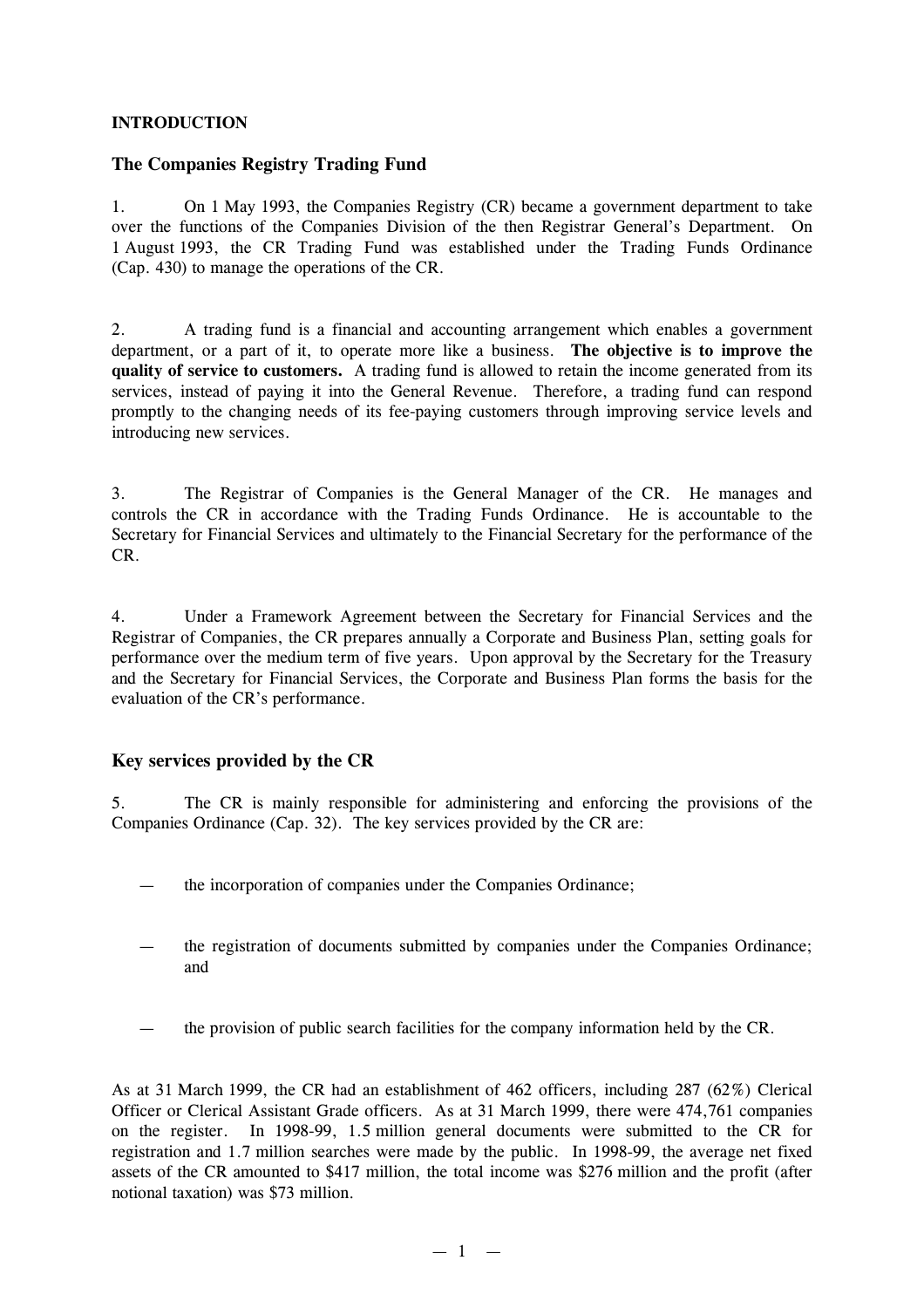#### **AUDIT REVIEW**

6. Audit recently conducted a review of the services provided by the CR. The review focused on examining whether the CR, having been operating as a trading fund for six years, had made improvement in the quality of service to customers. The review also examined the effectiveness of the CR in ensuring compliance by companies and their officers with their obligations under the Companies Ordinance. The results indicate that there is room for improvement in a number of areas.

#### **PERFORMANCE TARGETS**

7. The Registrar of Companies submits annually to the Secretary for Financial Services and the Secretary for the Treasury the CR's Corporate and Business Plan. It sets out the financial targets, productivity targets and service level targets to be achieved in the current financial year and the following financial year, and over the medium term of five years.

#### **Financial targets**

8. The Trading Funds Ordinance requires a trading fund to fund itself from its service income and achieve a prescribed return on the average net fixed assets employed. For the CR, the prescribed rate of return, as determined by the Financial Secretary, is 10% a year.

9. The financial returns achieved by the CR since 1994-95 (the first full-year of operations as a trading fund) are shown in Figure 1 below.



#### **Figure 1**

**Financial returns achieved by the CR 1994-95 to 1998-99**

*Source: CR's records*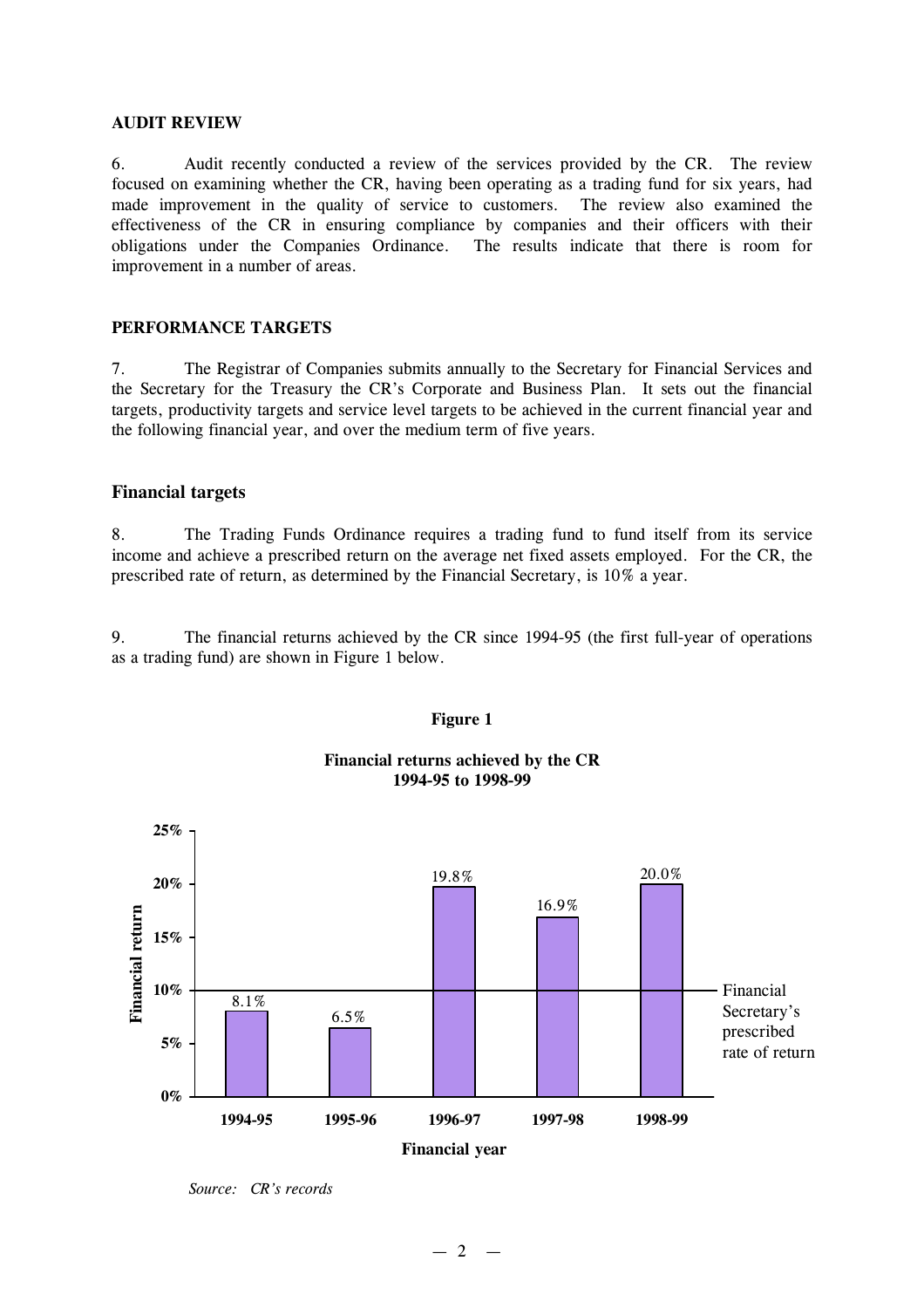Figure 1 above shows that since 1996-97 the CR has achieved a financial return higher than the prescribed rate of return of 10% a year.

#### **Productivity targets**

10. Since the establishment as a trading fund in August 1993, the CR has aimed to achieve a productivity gain of 3% to 5% a year. The CR measures productivity by an index called weighted daily output per officer. The productivity figures for 1995-96 to 1998-99 are presented in Table 1 below (the figures for 1994-95 are not shown because some sections of the CR were reorganised).

#### **Table 1**

#### **Productivity of CR staff 1995-96 to 1998-99**

**Productivity gain (loss) over the previous year**

| Financial year | Weighted<br>daily output<br>per officer | Weighted<br>daily output<br>per officer | <b>Percentage</b> |  |
|----------------|-----------------------------------------|-----------------------------------------|-------------------|--|
|                | (Note)                                  |                                         |                   |  |
| 1995-96        | 127.8                                   | Not applicable                          | Not applicable    |  |
| 1996-97        | 151.1                                   | 23.3                                    | 18.2%             |  |
| 1997-98        | 162.6                                   | 11.5                                    | 7.6%              |  |
| 1998-99        | 155.5                                   | (7.1)                                   | $(4.4\%)$         |  |

*Source: CR's records*

*Note: For the purpose of measuring productivity, the CR assigns a weight to each activity (e.g. incorporation of a new company) to account for the staff time required to complete the activity. The productivity index (or weighted daily output per officer) is calculated by dividing the weighted total number of various activities completed by the total number of working days available from all officers.*

#### **Audit observations on productivity targets**

11. Table 1 above shows that in 1996-97 and 1997-98, the CR achieved productivity gains which exceeded the target of 5% a year. However, the productivity in 1998-99, although higher than that in 1996-97, dropped by 4.4% as compared with 1997-98. The drop in productivity in 1998-99 was due to a decrease in the CR's workload. The workload statistics for 1997-98 and 1998-99 are shown in Table 2 below.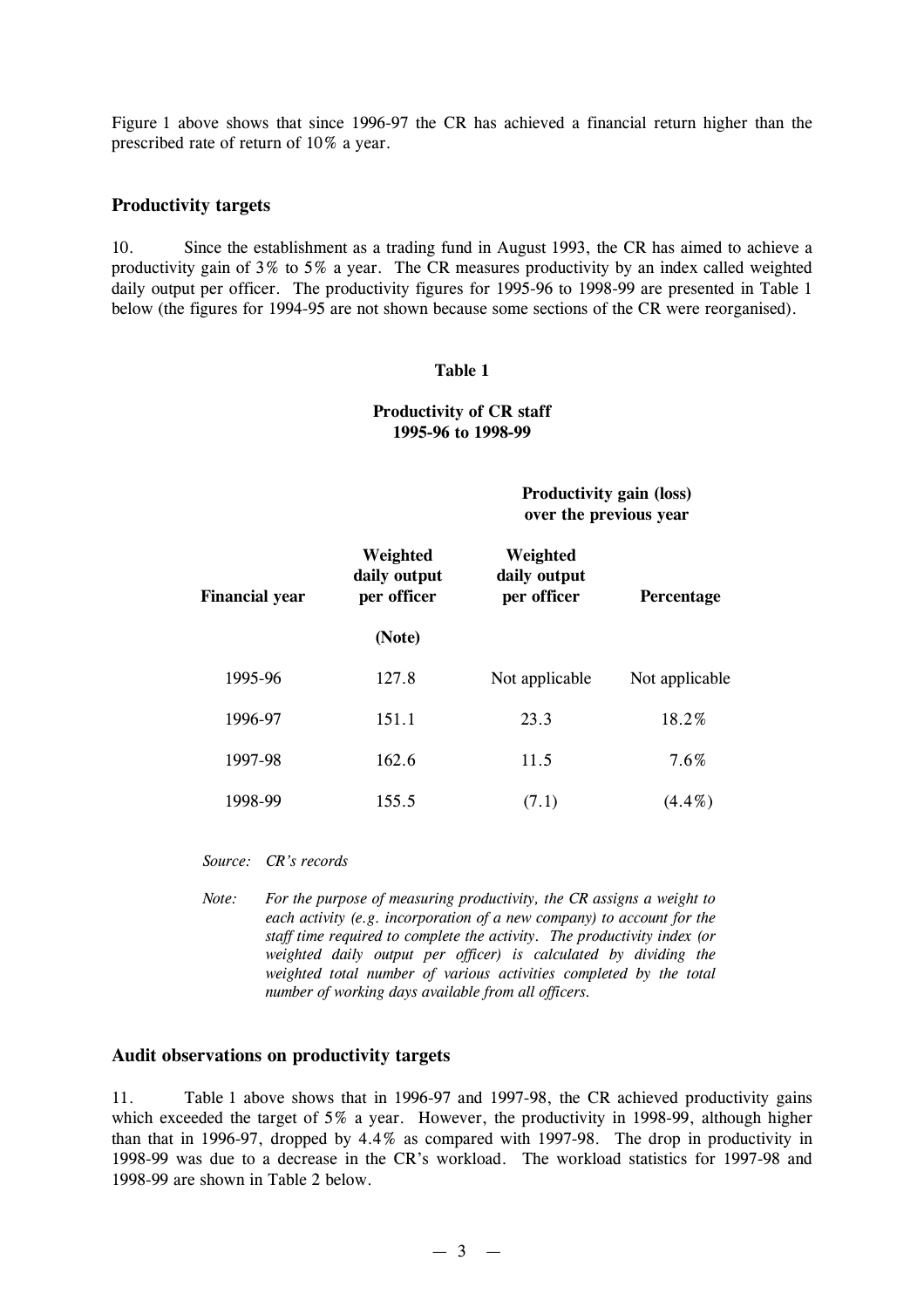#### **Table 2**

#### **Workload statistics for 1997-98 and 1998-99**

| <b>Number of cases</b>        |           |           |                                       |  |  |
|-------------------------------|-----------|-----------|---------------------------------------|--|--|
| <b>Activity</b>               | 1997-98   | 1998-99   | Percentage of<br>decrease in workload |  |  |
|                               | (a)       | (b)       | (c) = $\frac{(b) - (a)}{(a)}$ · 100%  |  |  |
| New companies incorporated    | 39,016    | 30,705    | $(21.3\%)$                            |  |  |
| Overseas companies registered | 711       | 586       | $(17.6\%)$                            |  |  |
| Change of name applications   | 9,650     | 8,480     | $(12.1\%)$                            |  |  |
| General documents registered  | 1,586,334 | 1,464,802 | $(7.7\%)$                             |  |  |
| Charges registered            | 41,911    | 19,464    | $(53.6\%)$                            |  |  |
| Searches made                 | 1,950,171 | 1,743,030 | $(10.6\%)$                            |  |  |

*Source: CR's records*

The decrease in workload was caused by a fall in business activities in Hong Kong as a result of the financial turmoil in Asia.

12. According to the CR, it needs to maintain a proper balance between reductions in manpower to meet a downturn in demand of its services, and maintenance of service delivery levels to meet its performance pledge targets. In this connection, Audit noted that the CR had taken the following measures to monitor its productivity:

- each section of the CR was required to report monthly its productivity to the Registrar of Companies; and
- sections with productivity lower than the target were required to give explanations and to propose remedial actions.

In response to the drop in productivity in 1998-99, various sections of the CR had taken remedial actions, including the deletion or freezing of vacant posts, and non-filling of temporary posts after termination of contracts.

 $-4$   $-$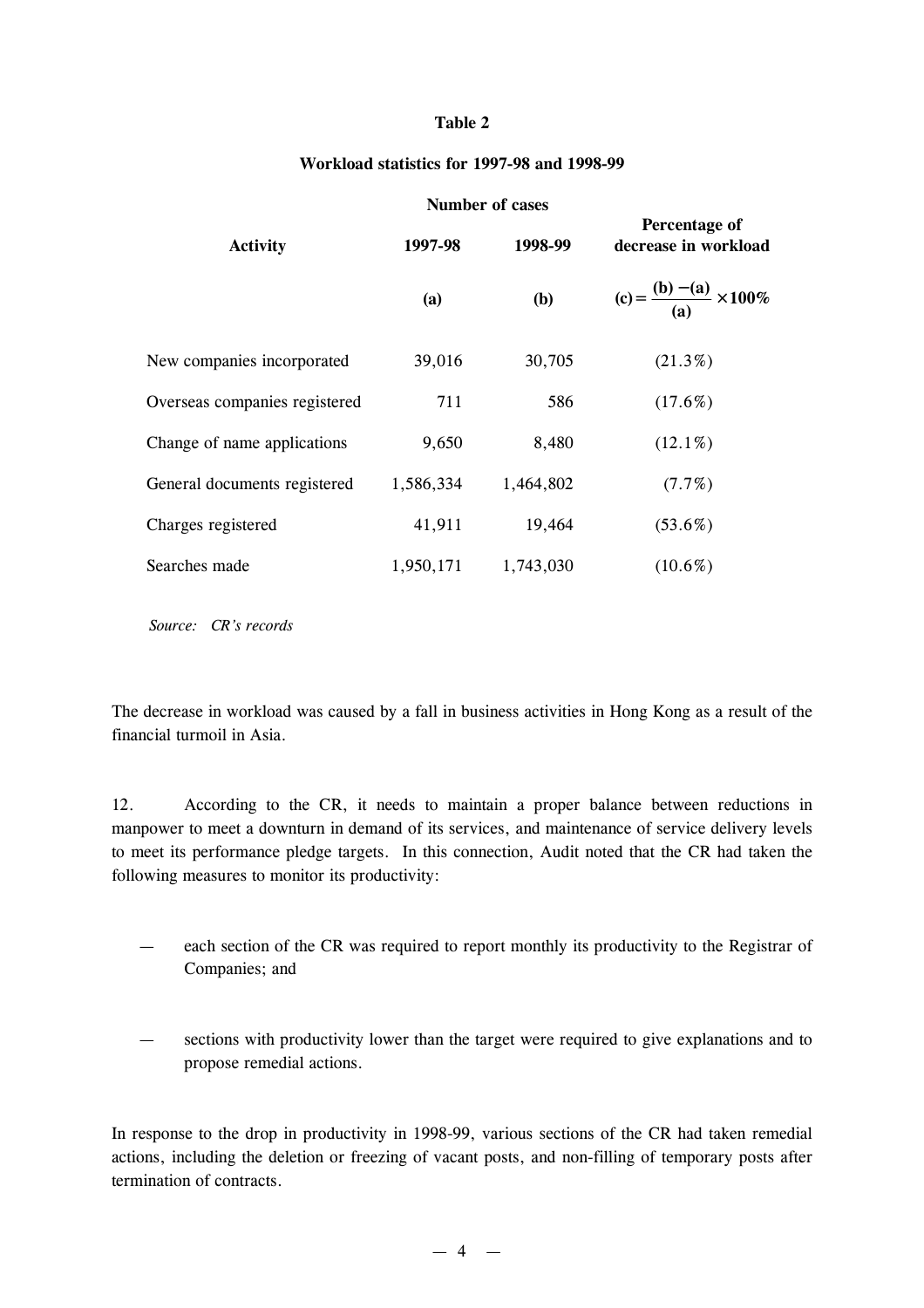## **Audit recommendations on productivity targets**

- 13. **Audit has** *recommended* **that the Registrar of Companies should:**
	- **continue to closely monitor the actual achievement of productivity targets;**
	- **take necessary action (e.g. by redeploying surplus staff) to prevent further productivity loss; and**
	- **continue to implement measures such as computerisation to improve productivity in the longer term.**

#### **Response from the Administration**

14. The **Registrar of Companies** has said that he will continue to closely monitor the actual achievement of productivity targets. In the longer term, the CR will continue to implement measures to improve productivity. He has also said that:

- as far as productivity targets are concerned, the CR's actual productivity in 1998-99 at 155.5 was 0.6% higher than the target of 154.5 for 1998-99 which was set at 5% over the average of the last three years. 1997-98 was an exceptional year in terms of economic performance while 1998-99 was very badly affected by the economic downturn. Any comparison between these two unusual financial years would not be indicative of the performance in a normal year;
- for the first four months in 1999-2000, improvements have been made in companies incorporation and charges registration activities which were the main problem areas in 1998-99; and
- the Strategic Change Plan Study Team (see paragraph 44 below) will conduct an overall review on re-engineering operational workflow and plan the introduction of new information technology applications to major operational processes in order to achieve major streamlining of procedures and improvements in productivity and services.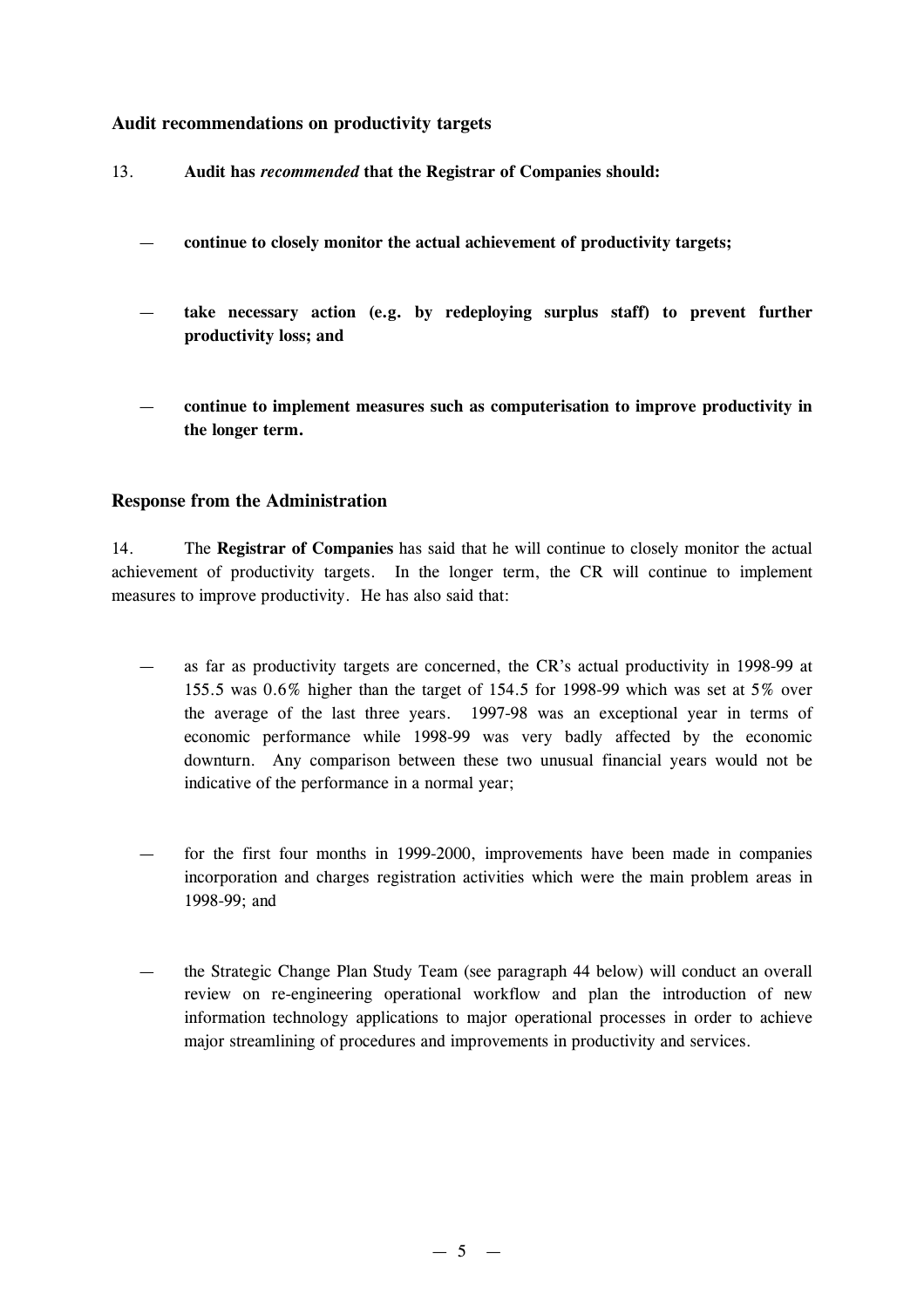15. The **Secretary for Financial Services** has said that he takes note of Audit's recommendations to the Registrar of Companies. He will continue to work closely with the Registrar of Companies to make the best endeavours in enhancing the provision of services by the CR to the public in line with the commitment to maintain Hong Kong as an international financial and business centre.

16. The **Secretary for the Treasury** has said that she agrees with Audit's recommendations, some of which the Finance Bureau has been in discussion with the CR.

## **Service level targets**

17. Each year, the CR sets performance pledges on the standard service delivery time for the various types of service provided. A comparison of the service level targets and actual achievements in 1998-99 with the actual achievements in 1993-94 (the year in which the CR Trading Fund was established) is at the Appendix.

## **Audit observations on service level targets**

18. Audit noted that, until October 1997, there had been no service level targets expressed in terms of the percentage of cases meeting the standard service delivery time. In 1998-99, the standard service delivery time for all services was met in at least 94% of the cases. When compared with 1993-94, the CR has made significant improvements in shortening the standard service delivery time for all services, except the search service at an ordinary service counter. Audit noted that, same as six years ago, it still required one day to conduct a company search at an ordinary service counter. Audit also noted that the standard service delivery time for the registration of general documents (including eight days for microfilming) could be significantly reduced by replacing the microfilm system with a fully computerised system. **Audit considers that the slow progress in implementing computerisation and electronic service delivery has prevented the CR from further improving its services** (see paragraphs 25 to 51 below for details).

19. In 1998-99, the CR required six working days to incorporate a new company and 12 working days to change the name of an existing company. According to the CR, it took more time to change the name of an existing company because the procedures were more complicated. A comparison of the key procedures for incorporating a new company with those for changing the name of an existing company is shown in Table 3 below.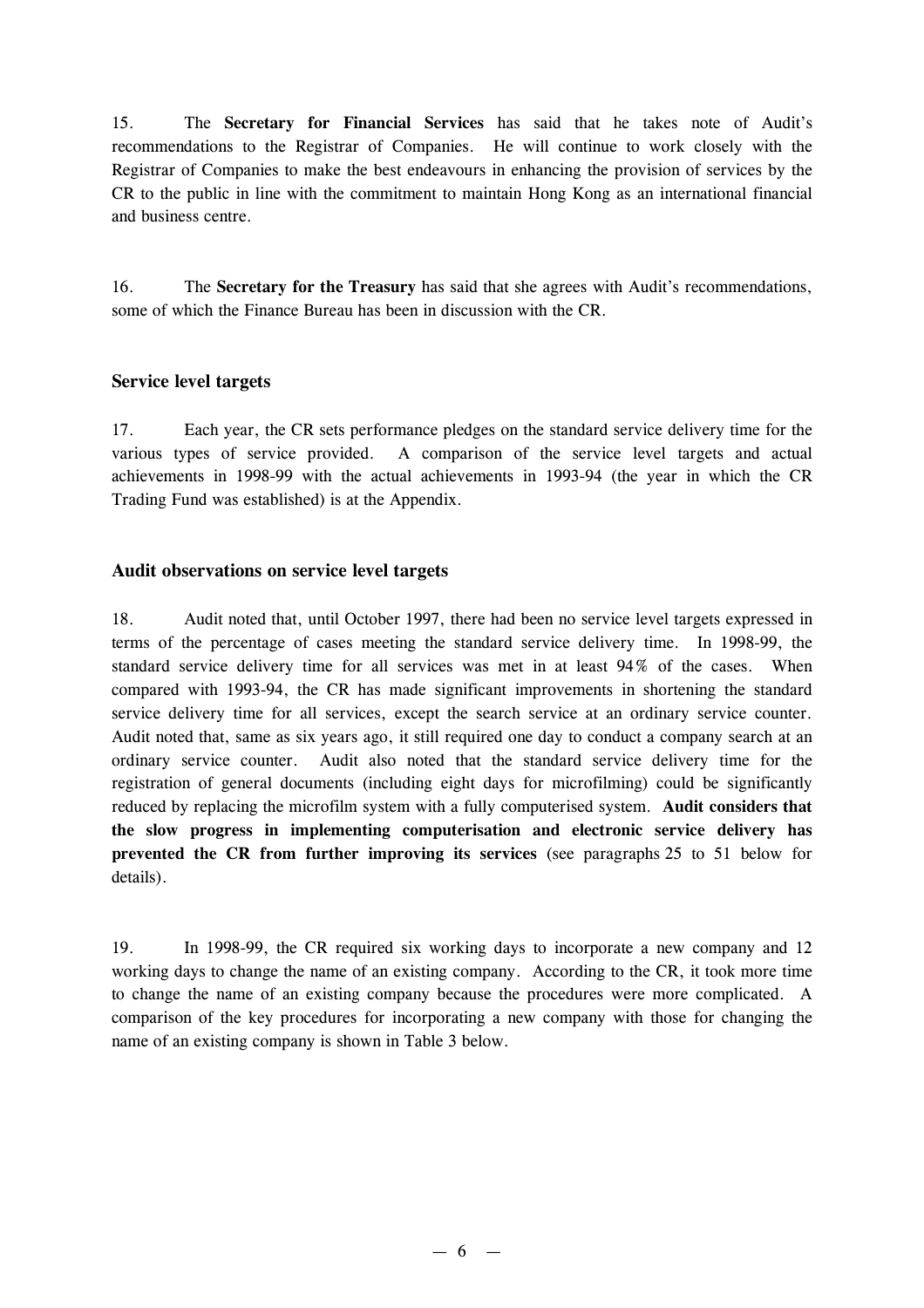#### **Table 3**

| Procedure | <b>Incorporating</b><br>a new company                                 | Changing the name<br>of an existing company                                                                                                                   |
|-----------|-----------------------------------------------------------------------|---------------------------------------------------------------------------------------------------------------------------------------------------------------|
| I         | Not applicable                                                        | whether<br>Check<br>the<br>company<br>incorporation number and the existing<br>company name as stated in the special<br>resolution of the company are correct |
| H         | Check whether the intended<br>company name is acceptable              | Check whether the intended<br>new<br>company name is acceptable.                                                                                              |
| Ш         | Check the memorandum and<br>articles of association of the<br>company | Check the special resolution of the<br>company                                                                                                                |
| IV        | Prepare and issue the certificate<br>of incorporation                 | Prepare and issue the certificate of<br>incorporation on the change of name.                                                                                  |

#### **Comparison of the key procedures for incorporating a new company with those for changing the name of an existing company**

*Source: CR's records*

20. Table 3 above shows that the procedures for incorporating a new company and changing the name of an existing company are similar. However, the former procedures require six working days while the latter procedures require 12 working days. **Audit has reservations about the need to take twice as much time for changing the name of an existing company as for incorporating a new company.** Audit noted that in the United Kingdom, the time required for changing the name of an existing company with the Companies House (Note 1) was five working days, same as that for incorporating a new company. Audit also noted that in the annual customer surveys, in respect of customer satisfaction and among all the key services provided by the CR, changing the name of an existing company received the lowest score from the customers in 1996 to 1998 (Note 2).

**Note 1:** *The Companies House in the United Kingdom has functions similar to those of the CR. In February 1999, representatives of the CR visited the Companies House to study its document processing operations.*

Note 2: In 1998-99, the standard service delivery time for changing the name of an existing company was *shortened from 13 working days in 1997-98 to 12 working days. In the 1999 Customer Survey, changing the name of an existing company received the third lowest score in respect of customer satisfaction.*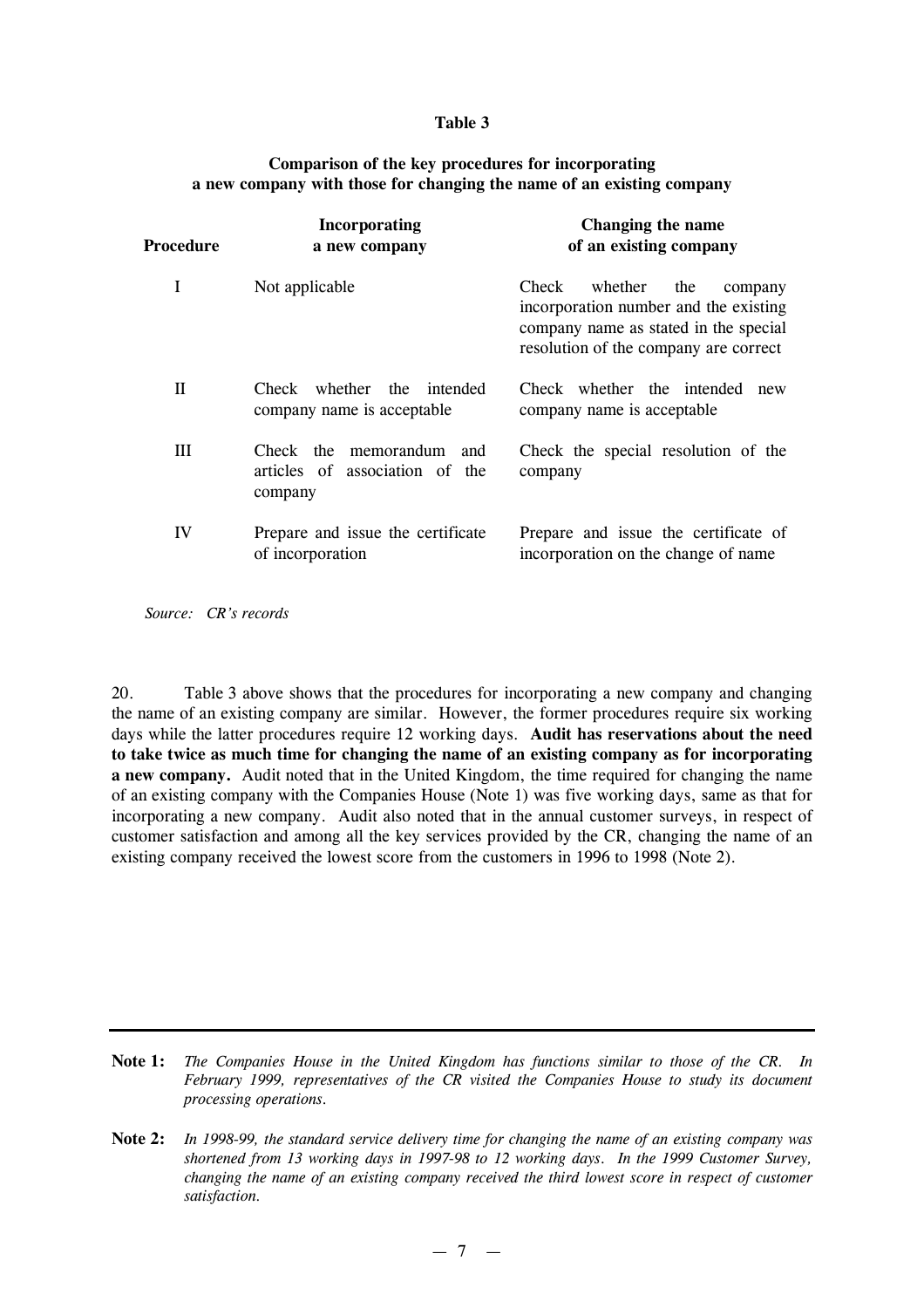## **Audit recommendations on service level targets**

- 21. **Audit has** *recommended* **that the Registrar of Companies should:**
	- **closely monitor the service level targets and take necessary action to ensure that the service level targets meet customers'expectations;**
	- **continue to explore opportunities for setting more challenging targets and ways of meeting them; and**
	- **review the procedures for processing the change of company name and the registration of general documents, and examine whether such procedures can be further streamlined, possibly by computerisation, to shorten the processing time.**

#### **Response from the Administration**

22. The **Registrar of Companies** has said that he expects that the Strategic Change Plan Study Team will make suggestions for improvements which will provide further opportunities to improve the CR's targets. The target for a change of name has already been reduced further from 12 working days to ten working days since April 1999. Further streamlining is also planned. The Registrar of Companies has also said that:

- since the CR became a trading fund department in August 1993, a continuous programme of computerisation projects has been initiated to improve its services. For example, the document index for public search was fully computerised by October 1995. A CD-ROM service and an Internet service were introduced in February 1996 and July 1997 respectively to provide a more convenient mode of search on the CR's company name and document indices. Moreover, the CR's database was expanded by December 1998 to provide more data for public search when the on-line search system is implemented; and
- with the additional procedures such as verifying the existing company name (for printing on the new certificate also) and contacting applicants to amend errors and omissions on their special resolutions for change of name, the total processing time and lead time for change of name is longer than that for incorporation.

23. The **Secretary for Financial Services** has said that he takes note of Audit's recommendations to the Registrar of Companies (see also paragraph 15 above).

24. The **Secretary for the Treasury** has said that she agrees with Audit's recommendations (see also paragraph 16 above).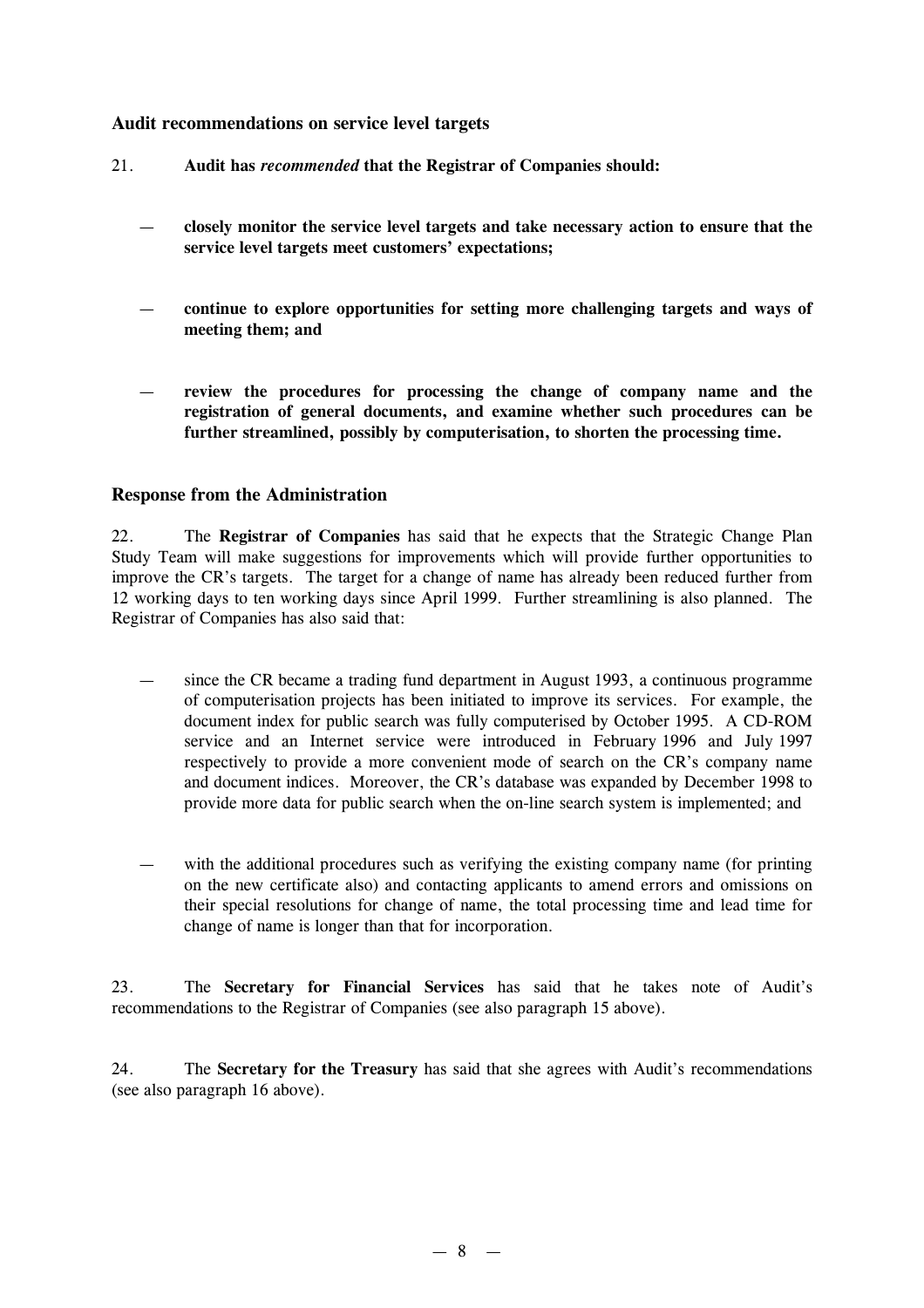#### **ELECTRONIC SERVICE DELIVERY**

#### **Existing document processing and retrieval system**

25. The Companies Ordinance requires companies to submit various documents to the CR for filing. Some of these documents (e.g. annual returns) are required in a form specified by the CR. Although all the CR's specified forms are available in the diskette form, paper forms have to be printed from the diskettes for completion and submission to the CR. The Registration Division of the CR is responsible for processing the documents submitted by companies. During processing, certain information in the documents is input to a computer to update the CR's computerised database. All processed documents are microfilmed.

26. The following company information, captured in the CR's computerised database, is available for public search at the CR's Public Computer Terminal Room:

— company name index, which relates the name of a company to its incorporation number;

— document index, which keeps track of all the documents filed by a company;

- some basic data of each company (such as company status, date of incorporation and date of dissolution);
- particulars of directors of listed companies; and
- particulars of disqualification orders against directors or other office bearers.

27. To see a particular document filed by a particular company, a customer conducting a search needs to:

- purchase a search ticket. One search ticket is required for one year's documents of a company;
- fill in the company incorporation number of the company concerned by referring to the company name index; and
- fill in the year of filing of the document by referring to the document index.

28. The CR provides two types of counter for a customer to hand in his search ticket(s), as follows: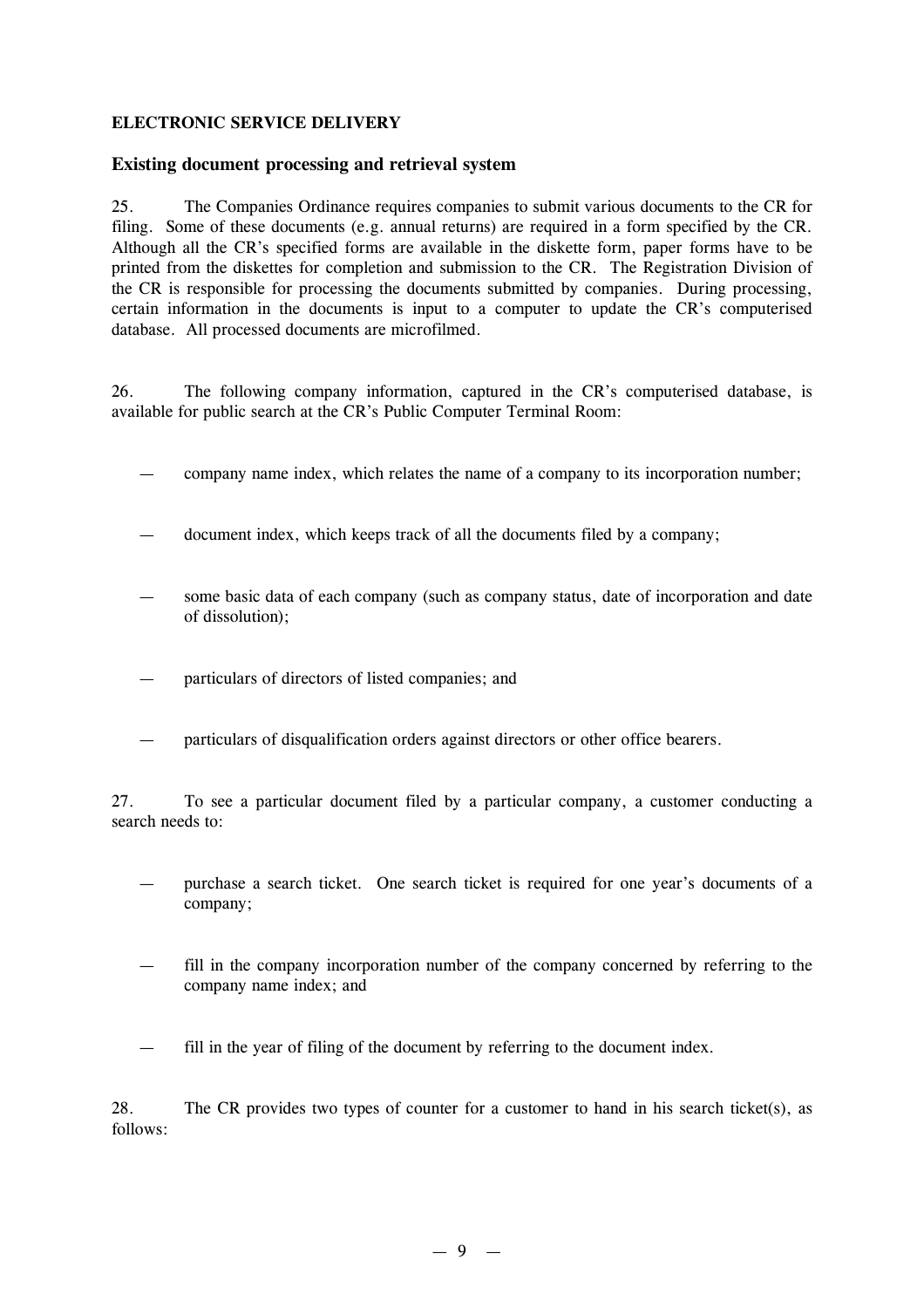- *Express service counter.* There is only one express service counter. At this counter, a customer can search for documents of only one company at a time. According to the CR's performance pledge, a customer who hands in search ticket(s) at this counter can collect the required microfiche(s) in 20 minutes; and
- *Ordinary service counter.* A customer who hands in search ticket(s) at an ordinary service counter will be asked to collect the required microfiche(s) on the next working day.

The microfiches given to a customer are copies produced by a diazo copier from the original microfiches kept by the CR. A microfiche contains all the documents filed by a company in a particular year. A customer can use the microfiche reader in the CR's Microfiche Reading Room to read the documents in a microfiche. He can also request the CR to provide hard copies of any documents contained in a microfiche.

29. Since July 1997, the CR has been providing through its agent an on-line search service in respect of its company name and document indices. Registered fax-ordering users can send their requests for microfiches to the CR by fax after conducting searches on the company name and document indices via the Internet. The requested microfiches are available for collection from the CR's offices on the next working day.

## **Deficiencies of the existing microfilm system**

30. The CR introduced the microfilm system in April 1990. According to the CR, the main deficiencies of the microfilm system are as follows:

- *Inefficiency in the document capturing process.* Procedures such as document filming, film processing, quality checking and jacketing (Note 3) are labour-intensive. Savings in labour cost can be achieved if these procedures are substituted by an automated process; and
- *Inefficiency in the document retrieval process.* Document retrieval involves a manual procedure of extracting and copying the correct microfiche for a particular company for a particular year. If only a particular document is required, the current process is time consuming and involves a lot of wastage of material cost and search time. Microfiches do not allow multiple access and would not be available for copying if they are being used by other CR's staff.

Note 3: Jacketing is the process of cutting a roll of film into segments and putting the segments into the *correct microjackets. One microjacket holds the microfilmed documents of one company for one year.*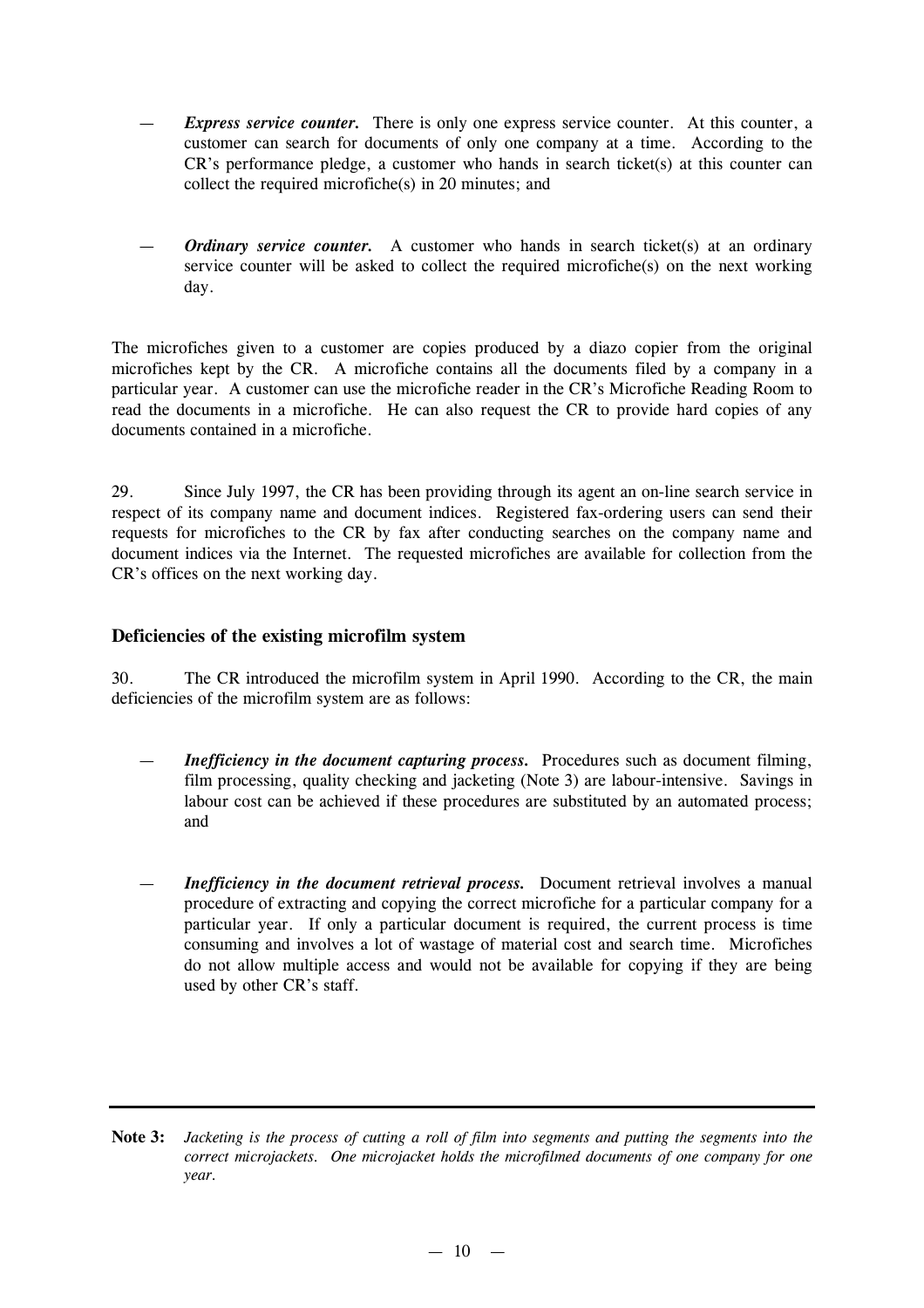## **Customers'needs and expectations**

31. From time to time, comments are expressed by the customers on the services provided by the CR. In October 1994, the Registrar of Companies received the following comments:

- the CR should already be implementing a programme of electronic document exchange and filing; and
- the company information held by the CR should be available directly through an on-line computerised database.

In response, the Registrar of Companies indicated that the CR was examining the implementation of on-line searches by customers. He also said that the question of document storage and retrieval was a very complex subject which would require very detailed and careful consideration as there were more than one options available.

32. Since 1996, the CR has appointed consultants to conduct annual customer surveys to identify areas that need improvement. The consultants interviewed customers at the service counters and sent questionnaires to the main user groups (mainly secretarial/corporate service companies, solicitors and notaries and accounting/audit firms). Some of the survey findings are summarised below:

- General. The customers recognised that there had been improvements to the services provided by the CR since its establishment as a trading fund in August 1993;
- *Information required by customers.* Particulars of directors and secretary, and particulars of shareholders and their shareholding were indicated by the main user groups as the most frequently required information in their searches. Other more frequently required information included share capital value, address of registered office, incorporation documents and charges documents;
- *On-line search services.* **In 1998 and 1999, more than 90% of the main user groups indicated that they wished to have on-line access to the CR's database of key company information through the computers at their offices, instead of making searches at the CR;**
- *Imaging of documents.* **In 1998 and 1999, 95% of the main user groups indicated that they would prefer to obtain the documents by electronic transmission to their offices; and**
- *Electronic filing of documents.* **Since 1997, about 70% of the main user groups have indicated that they would prefer to be able to file documents electronically with the CR.**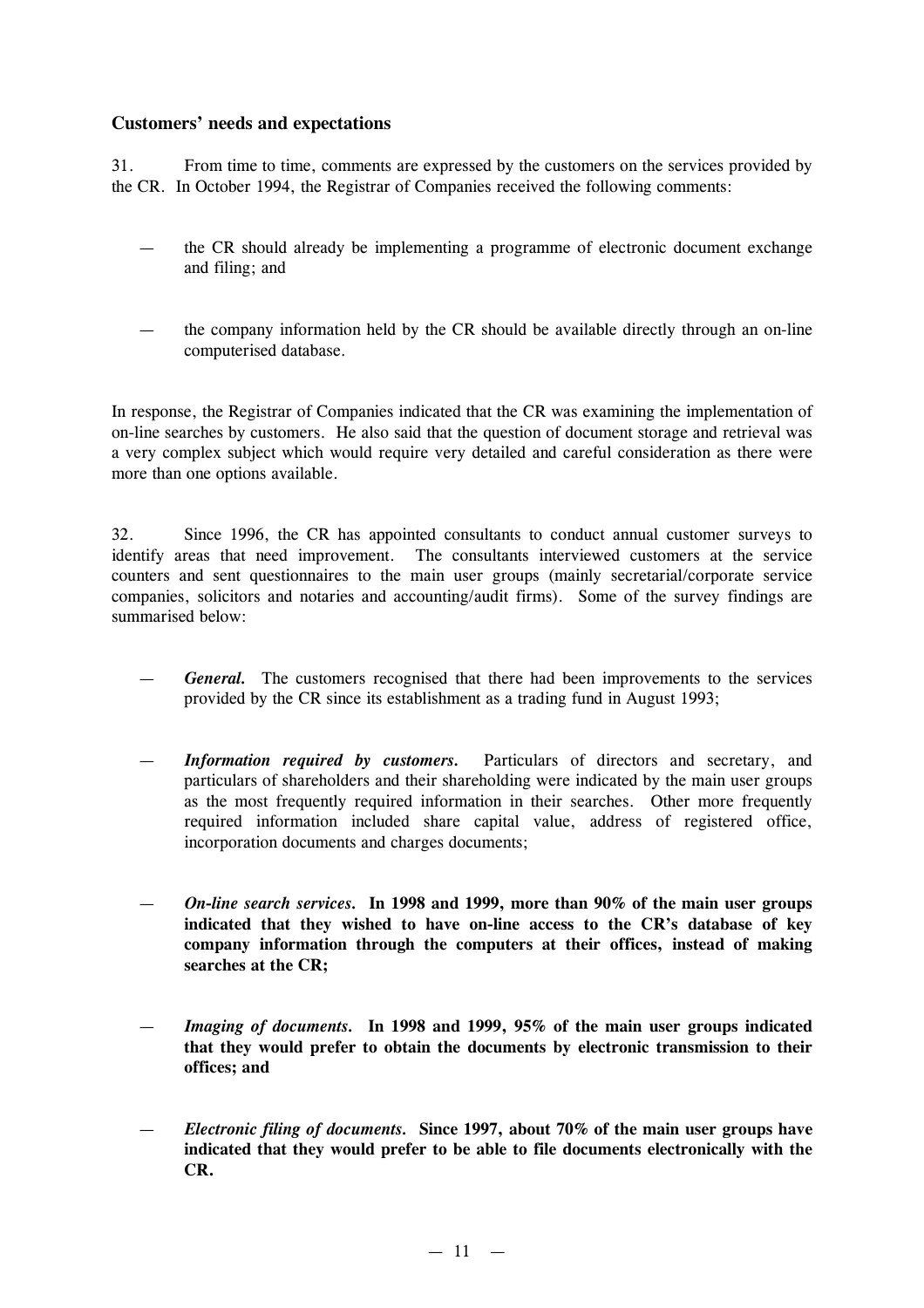## **Implementation of the Companies Registry On-line Public Search System**

33. In its first Corporate and Business Plan of 1993, the CR indicated that investigations were underway to establish a long-term solution for storage and retrieval of data, possibly based on an electronic document management system rather than the then microfilm system. If it was found to be viable, implementation of an electronic document management system would commence in 1995-96 and would take at least three years to complete.

34. In January 1995, the CR engaged a consultant to study the available technology options for improving its services to the customers and achieving savings in labour cost. In May 1995, the consultant presented the following four options in his report:

- *Option 1.* This option was to maintain the status quo;
- *Option* 2. This option would involve upgrading the existing document processing and retrieval system with new microfilm and microfiche technology. It was estimated that this option would generate net savings of \$4 million over five years;
- *Option* 3. This option would use document imaging after the documents had been processed. Concurrently, key company information would be entered into a computerised database for on-line access by both internal and external users to reduce the number of document searches. It was estimated that this option would generate net savings of about \$32 million over five years; and
- **Option 4.** This option would use document imaging before the documents were processed and would involve a re-engineering of the workflow. As a result of improvements in the workflow, up to 90% increase in operating efficiency had been reported in some cases. It was estimated that the net savings from this option would be \$52 million over five years.

35. In July 1995, the consultant supplemented his previous report by presenting another option, Option 5. Option 5 involved, as a standalone solution and without using document imaging, the entry of key company information into a computerised database for on-line access by both internal and external users. **The consultant indicated that the information to be entered into the database should include directors, secretary, shareholders, share capital, address of registered office and charges information.** The consultant estimated that Option 5 would generate net savings of \$56 million over five years.

36. In July 1996, having considered the options presented by the consultant, the CR requested the Information Technology Services Department (ITSD) to conduct a feasibility study on the implementation of an on-line public search system called the Companies Registry On-line Public Search System (CROPS). The CR said that it had chosen a hybrid solution as its development path. The CR also indicated that its priorities were: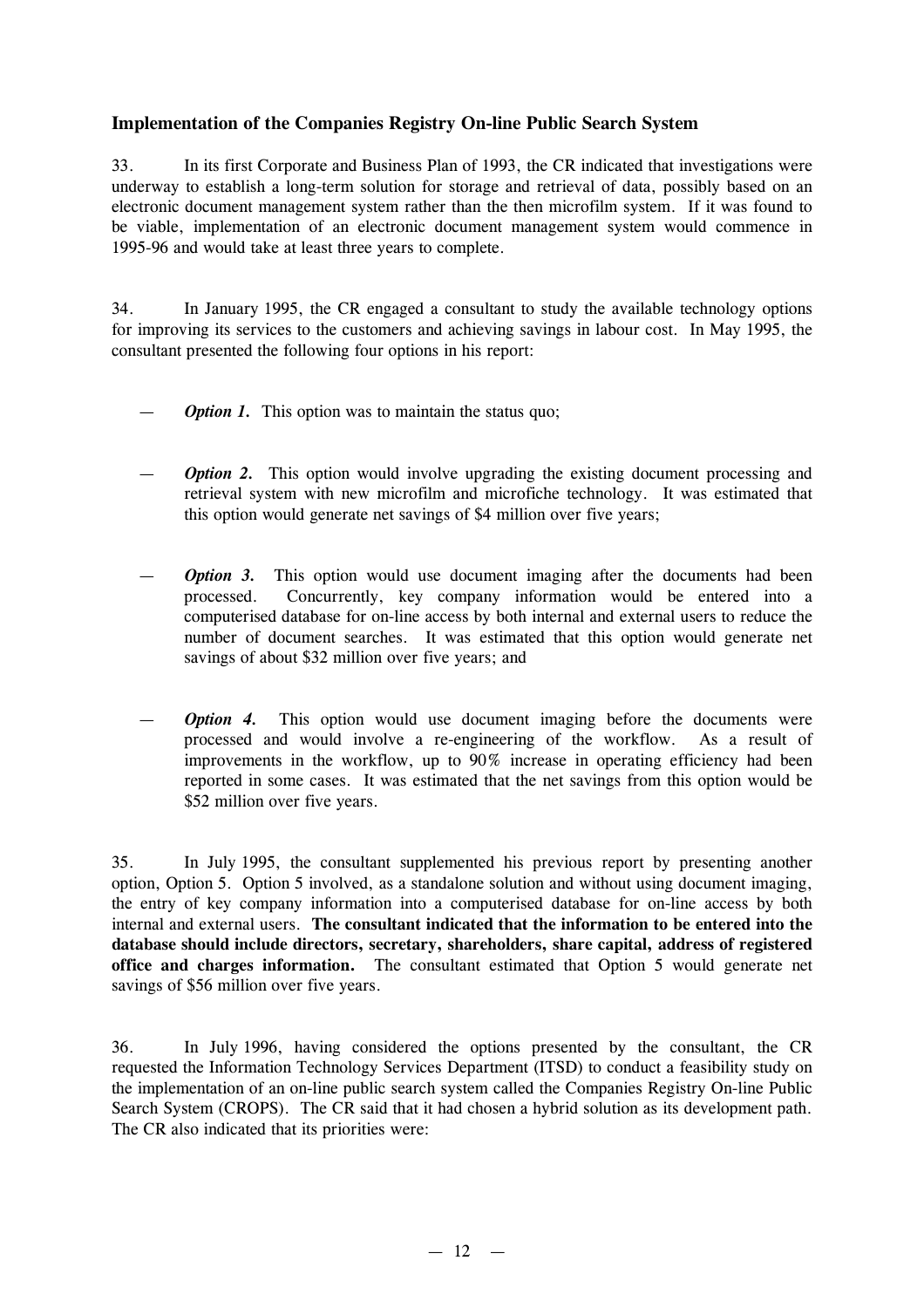- first, to expand the CR's computerised database;
- second, to implement CROPS to allow on-line access to the expanded database by both CR staff and the public; and
- third, to adopt document imaging technology for the benefit of the CR and its customers.

The CR indicated that it planned to make CROPS available for use by the public in late 1997 or early 1998.

37. The ITSD started the feasibility study of the CROPS project in February 1997 and completed it in October 1997. In the feasibility study report, the ITSD estimated that the CROPS project would need a non-recurrent cost of \$4.9 million and a recurrent cost of \$26.1 million over a five-year period through out-sourcing to a service-provider (Note 4). The CR agreed to proceed on this basis.

38. For the database expansion project, the data conversion exercise was completed in December 1998. The additional information captured in the expanded computerised database included particulars of directors, particulars of secretary, share capital structure, address of registered office, and a charges indicator showing whether or not a charge had been lodged in respect of a company. The total cost incurred was \$26.6 million.

39. For the CROPS project, as at 31 March 1999, the total cost incurred, including the cost of the feasibility study and tendering, was \$4.5 million. In May 1999, the CR completed the tender exercise and signed a two-year contract with a contractor for the implementation of CROPS at a total cost of \$6 million. The CR expects that the on-line search facility provided by CROPS would be available to the public in early 2000.

## **Strategic Change Plan**

40. At the CR's Directorate Meeting of February 1997, the Registrar of Companies said that the CR should proceed with a feasibility study of a document imaging system immediately after the conclusion of the feasibility study of CROPS. **He indicated that if a document imaging system was not implemented soon, the CR's storage and retrieval systems would lag further and further behind modern technology.** He also said that:

Note 4: In the feasibility study of the CROPS project, the ITSD did not estimate the net savings from the *implementation of CROPS. Such estimation would require consideration of the cost of providing the expanded computerised database. However, this cost figure was not available as the expansion of the database was a separate project.*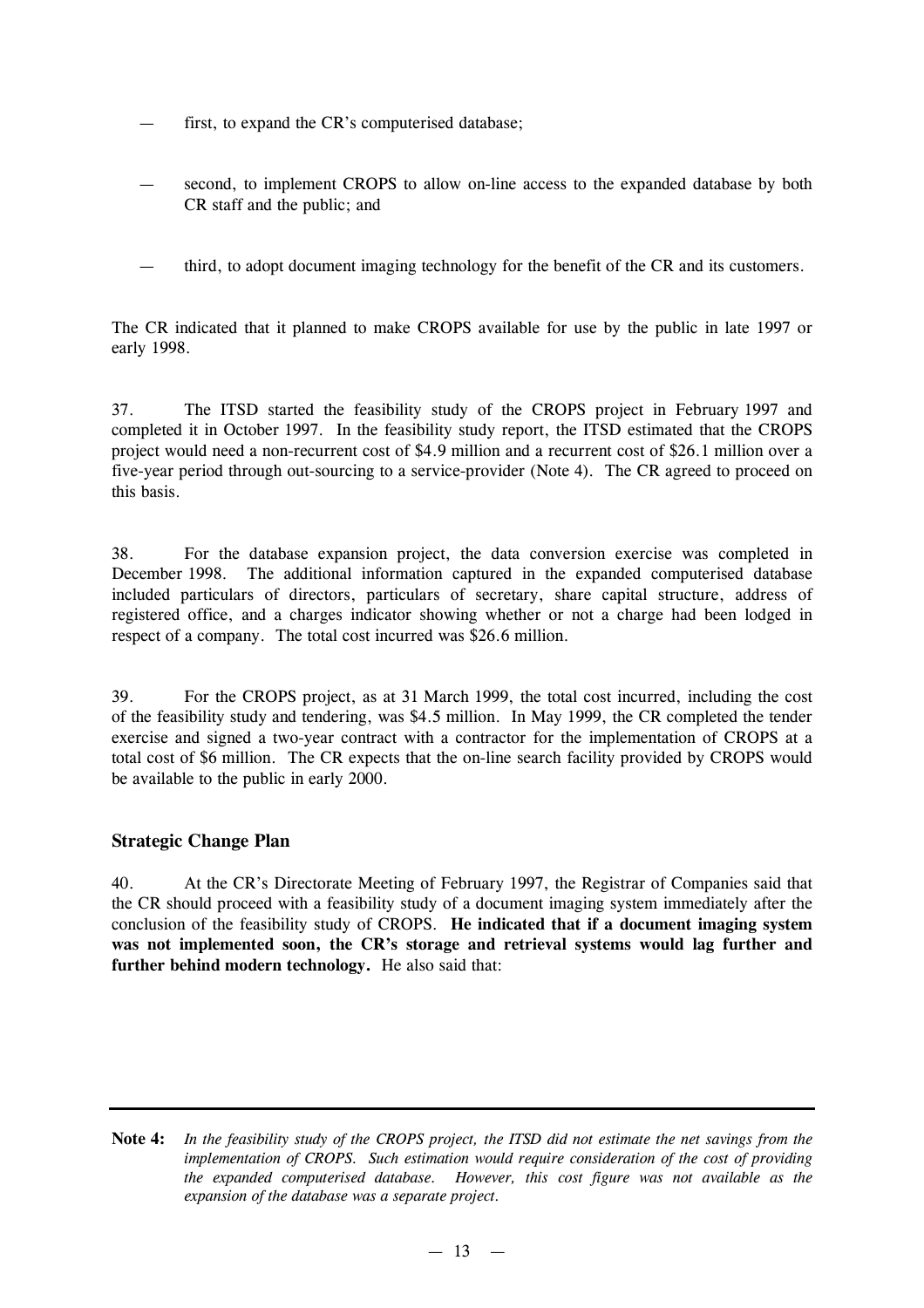- **except for the information in the computerised database which, in the future, could be accessed through CROPS, all other information held by the CR could be accessed only by searches at the CR's premises.** This lack of flexibility and inconvenience was becoming increasingly untenable given the increasing globalisation of commercial information and Hong Kong's position as a major international financial and business centre; and
- **once documents were received by the CR, they were processed manually in much the same way that they had been processed for years.** Consequently, even after the implementation of the expanded database and CROPS, the impact of computer technology on the CR's operation would still be essentially at the fringes rather than at the centre.

41. In September 1997, the Registry Manager of the CR mentioned that the recently acquired microfilm duplicators were models manufactured three years ago and that the technology of microfilming would soon be completely outdated. In February 1998, the Business Manager of the CR considered that, instead of asking the ITSD to perform a feasibility study of a document imaging system, it was better to have a consultancy study to work out a total solution on the CR's computerisation requirements.

42. In June 1998, at an in-house meeting, with a view to reducing costs of the CR and the customers and improving the quality of service to the customers, the Registrar of Companies agreed on the following three changes in the long-term computerisation strategy of the CR:

- *Electronic filing.* Companies should be able to use electronic means to file information with the CR;
- *Electronic processing.* The CR should use electronic means to process and register the information filed by companies, including information submitted in paper and electronic form; and
- *Electronic searching.* Customers conducting searches should be able to use electronic means to obtain on line the information registered with the CR in the form of either documents or specific data.
- 43. The Registrar of Companies also agreed that the vision of the CR should be as follows:

"To establish by 2005, a fully computerised system in the CR to file, process and register, and search information that will offer fast, inexpensive, user-friendly and high quality services to the CR's customers throughout the world."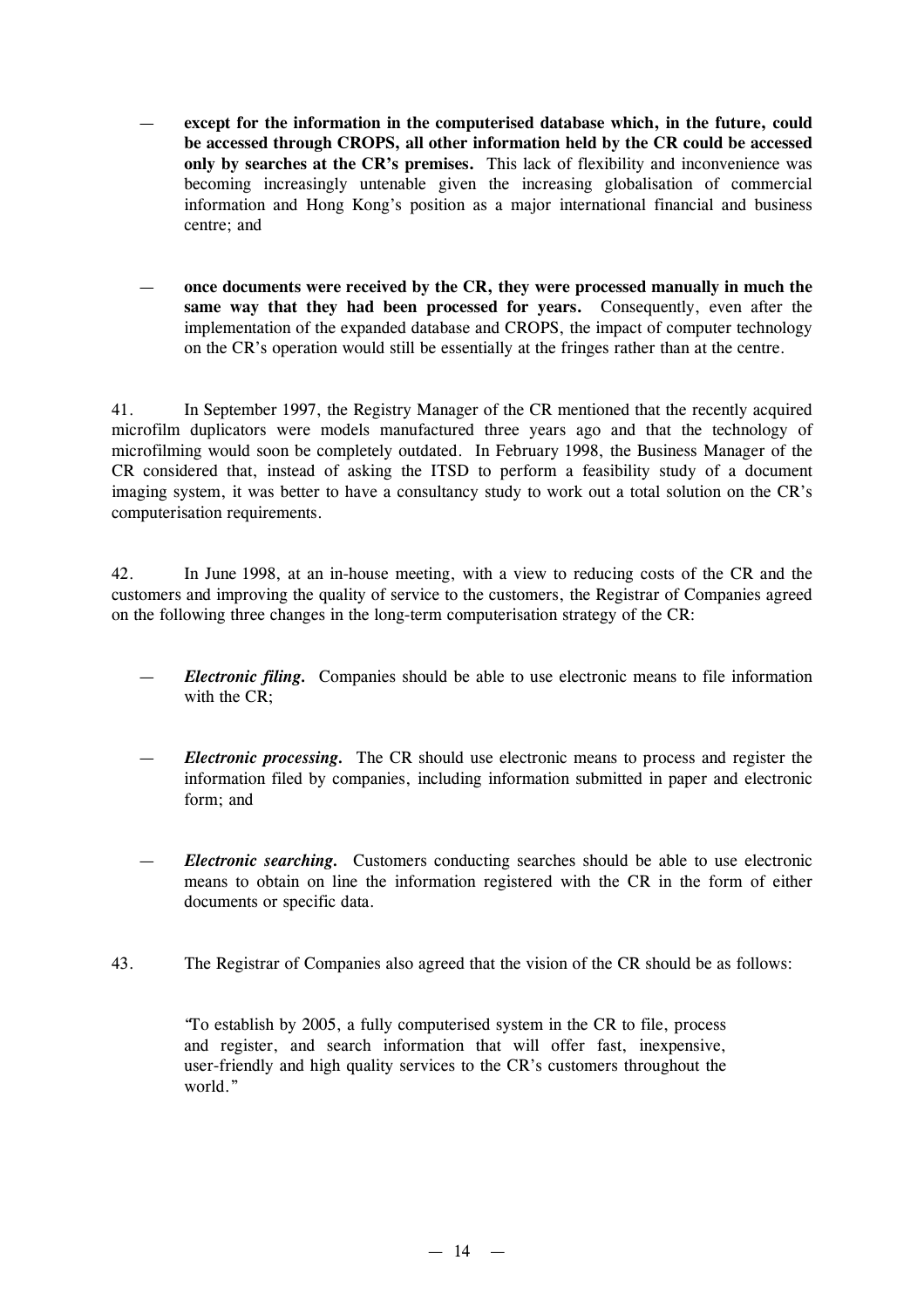**The Registrar of Companies said that a Strategic Change Plan should be developed to set out the operational vision and implementation plan to realise the departmental vision. He said that his target date of 2005 for the establishment of a fully computerised CR might be considered ambitious but he wished to create a sense of urgency and pressure to ensure that the completion and implementation of the Strategic Change Plan went ahead as quickly as possible.**

44. In September 1998, the CR formed a Study Team to develop the Strategic Change Plan. In particular, the Study Team would:

- define operations, procedures and workflow for electronic filing, electronic processing and electronic searching;
- identify the transitional arrangements and develop detailed action plans for moving from the existing paper-based system to a fully computerised system;
- estimate changes to requirements for space and location, assess the staffing and resource implications, and outline the training requirements; and
- identify any legislative implications and recommend the timing of procedures for introducing statutory measures.

The CR planned to complete the study and issue the Strategic Change Plan to the Secretary for Financial Services by 31 May 2000.

## **Audit observations**

45. In the 1997 Policy Address, the Chief Executive stated his vision of making Hong Kong a leader in the information world of tomorrow. In the 1998 Policy Address, the Chief Executive further pledged to use information technology to help retain Hong Kong's competitive edge and to drive the overall economic expansion.

46. **The objective of establishing the CR as a trading fund is to improve the quality of service to customers.** In the CR's Annual Reports for 1996-97 and 1997-98, it was stated that:

- the CR's vision was to achieve world-wide recognition as an excellent companies registry giving the community a quality service; and
- the CR had a mission to continuously review and improve its services and facilities, taking account of the needs and expectations of its customers and the best modern technology available.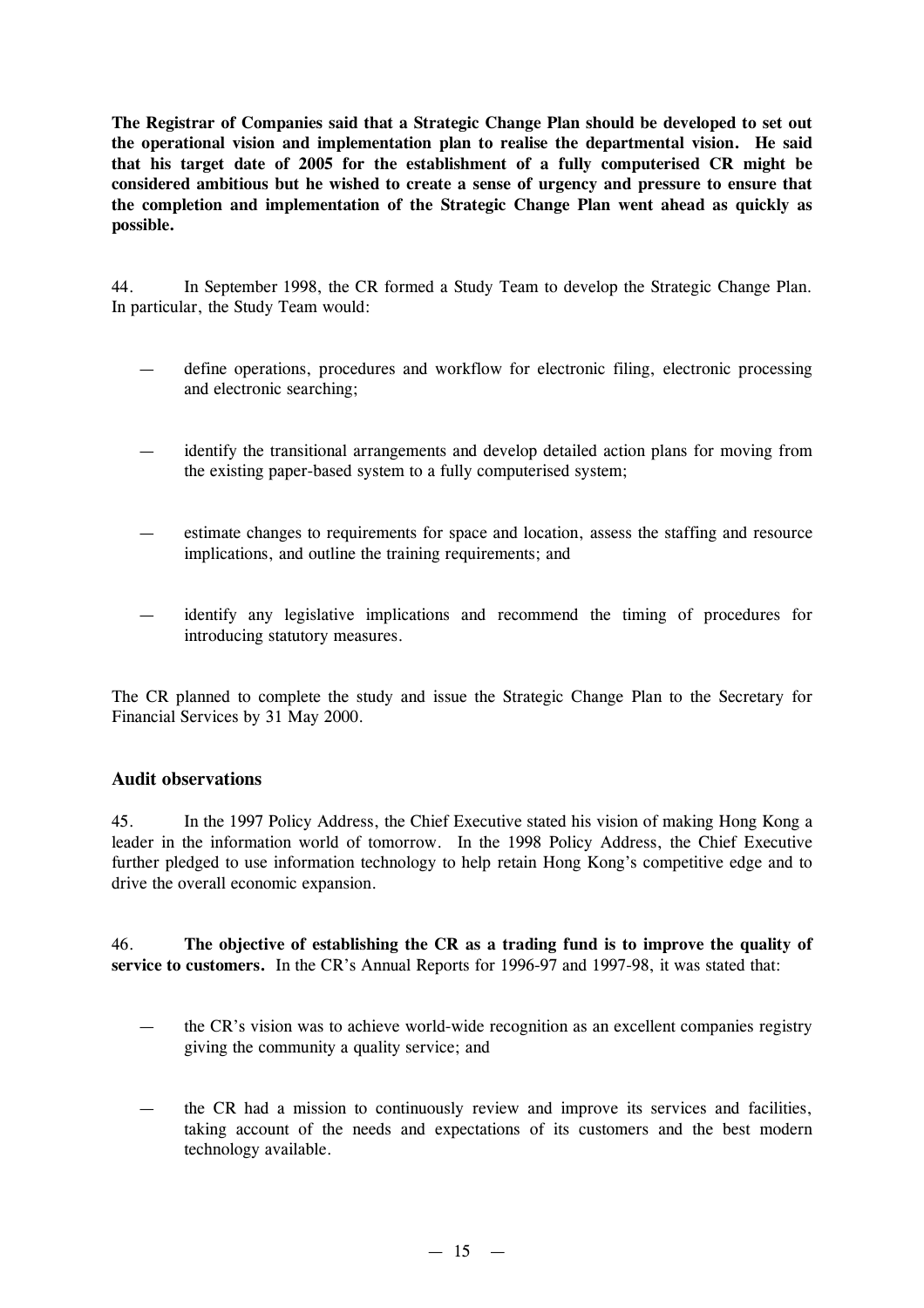47. From the annual customer surveys conducted by the CR's consultants, Audit noted that there were strong customer demands for on-line search services and strong customer preference for being able to file and obtain documents by electronic means. At present, same as six years ago, a customer conducting a search must visit the CR's offices to obtain the required information. An overseas customer, for example, would be unable to obtain the required information directly.

48. The CR recognised the need to provide on-line search services (or electronic service delivery) to its customers as early as in 1993 when it prepared its first Corporate and Business Plan. However, the progress of implementing on-line search services had been slow. Instead of the originally planned implementation date of early 1998, CROPS would only be available for public use in early 2000.

49. **Audit noted that CROPS would allow remote on-line access to the CR's expanded computerised database. However, certain essential information required by customers, such as particulars of shareholders and their shareholding, incorporation documents and charges documents, is not captured by the CR's expanded computerised database. Audit, therefore, has reservations as to whether CROPS can meet the needs of the customers. If a customer needs to visit the CR's offices to obtain the missing information, he may choose not to use CROPS to conduct a partial search. Audit considers that the needs and expectations of the customers should be fully taken into account in implementing on-line search services.**

50. The CR is currently preparing a Strategic Change Plan with a view to implementing electronic filing, electronic processing and electronic searching by 2005 (i.e. 12 years after the CR became a trading fund in 1993). **Audit notes that, compared with the Land Registry and the companies registries in certain overseas countries, the CR is lagging behind in implementing computerisation and on-line search services.** The audit findings are as follows:

- *Land Registry.* The Land Registry's operations are, in some respects, very similar to those of the CR. (The Land Registry also became a trading fund in August 1993.) However, the progress of computerisation has been much quicker. The Land Registry implemented a document imaging system in July 1996 and computerised all its land registers in April 1997. Since April 1997, the Land Registry's customers can have on-line access to the computerised land registers. They can place orders for copies of land registers and documents from computer terminals in their own offices, and collect the copies by mail or by fax;
- *United Kingdom.* The Companies House in the United Kingdom introduced document imaging in March 1995. Since May 1998, customers have been able to download images of company accounts. Since May 1999, other company documents have been obtainable via the Internet. In October 1998, the Companies House launched an electronic filing service to allow customers to file documents, including annual returns, by electronic mail;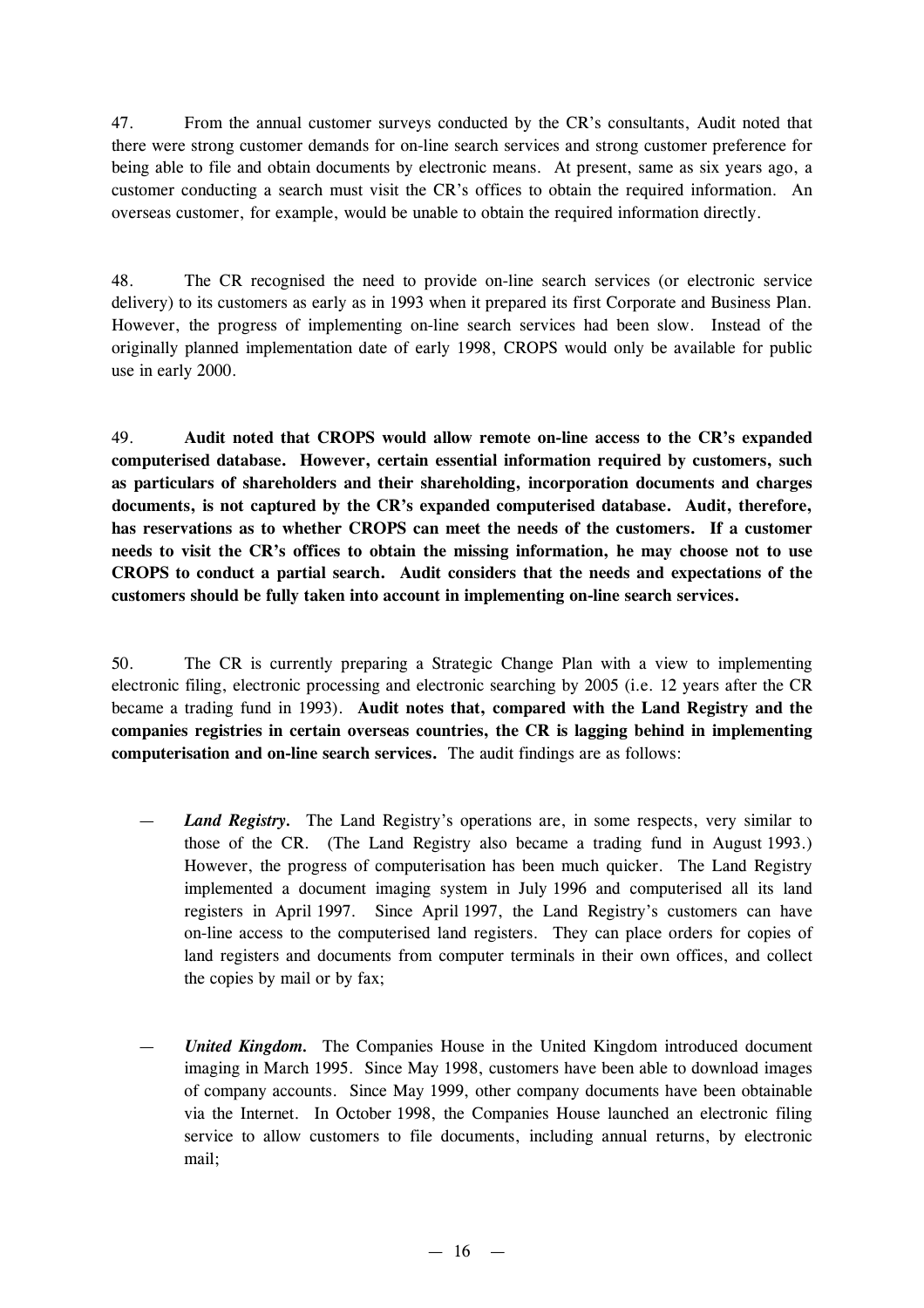- *Australia.* The Australian Securities and Investments Commission stores digitised copies of all documents filed since January 1991 by companies. Customers can request copies of any of these documents via the Internet with delivery sent by fax or electronic mail. In August 1992, the Commission identified through market research a need to implement an electronic filing system. Since September 1994, companies have been able to file their annual returns electronically. In October 1998, the Commission launched an electronic company registration service to allow customers to apply for incorporation of new companies and receive certificates of incorporation electronically; and
- *New Zealand.* The New Zealand Companies Office maintains a computerised database into which data from documents submitted by companies are entered. Since 1995, its computerised database has been available for search via the Internet. In August 1997, it introduced an on-line company name approval service. Since April 1999, incorporation of new companies can be done via the Internet.

51. **Audit considers that the CR should take necessary action to make the best use of modern technologies to improve its services.** By doing so, the CR will be able to achieve its vision of obtaining world-wide recognition as an excellent companies registry giving the community a quality service. **As indicated by the 1995 consultancy study, by replacing the labour-intensive microfilm-based system with a fully computerised system and implementing on-line search services, the CR would also achieve substantial cost savings.**

## **Audit recommendations**

52. **Audit has** *recommended* **that the Registrar of Companies should:**

- **take full account of the needs and expectations of the customers in the implementation of computerisation projects and on-line search services; and**
- **expedite the implementation of electronic filing, electronic processing and electronic searching of company data.**

#### **Response from the Administration**

53. The **Registrar of Companies** has said that the CR will take full account of the needs and expectations of its customers in the implementation of computerisation projects and on-line search services, and make best endeavours to meet those needs and expectations as far as possible. The CR will make every effort to expedite electronic filing, electronic processing and electronic searching of company data. An information technology contractor will be employed in early 2000 to advise on the most appropriate information technology to be used regarding the implementation of the findings of the Strategic Change Plan Study. The Registrar of Companies has also said that: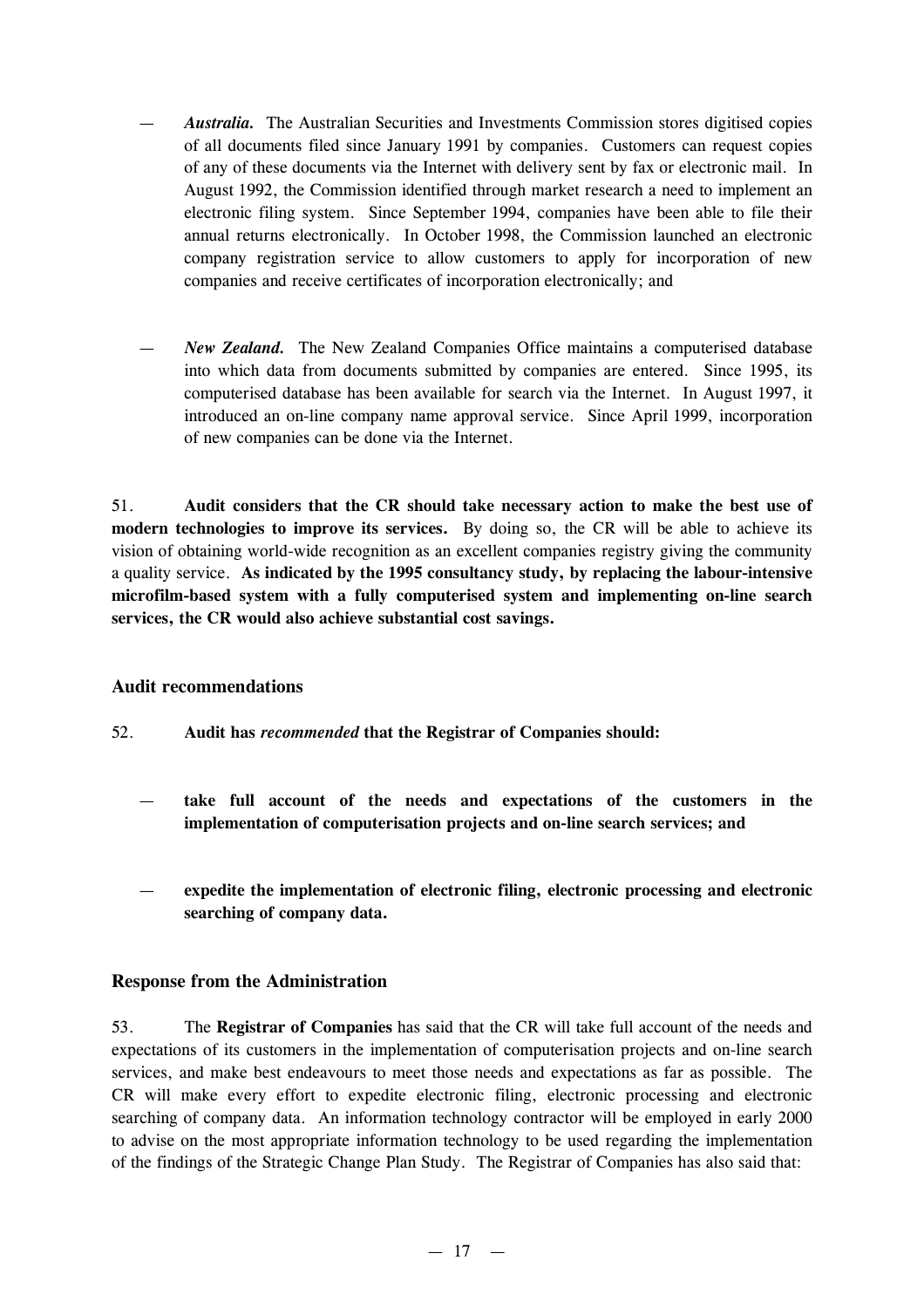#### *Need for customers to visit the CR's offices*

— although customers still have to visit the CR's offices, with the completion of the computer system for document index search four years ago, a lot more number of computer terminals have been provided at the CR to assist customers. The CR will examine the possibility of making the company information accessible to interested parties via the Internet having regard to issues such as data security and personal data privacy;

#### *Delay in the implementation of CROPS*

the completion of the database expansion is a prerequisite for the development of CROPS. The plan in July 1996 to make CROPS available for use by early 1998 was drawn up before the result of the pilot scheme for the database expansion project was known. The pilot scheme showed that the time taken for data input for the database expansion actually doubled the original estimate. The database expansion exercise was completed by December 1998. In addition, the tender evaluation for CROPS encountered greater complications than anticipated;

#### *Certain required information not captured by the database*

— the CR has to be selective about the data to be included in the expanded database in order to maintain a balance between costs and benefits. As a start, CROPS would cover key company data which are subject to the most frequent changes and would save customers' trouble of tracing through microfiches to obtain up-to-date information. Data which are more complicated or subject to less frequent changes would have to be excluded from the database, at least in the initial stages;

## *Customers'needs*

— based on past experience, the CR believes that CROPS will be able to meet the core needs of customers and enable them to enjoy other benefits of an on-line service. Further improvement in computerisation will be explored in the context of the Strategic Change Plan Study; and

#### *Use of modern technologies*

in the past, when it was part of the then Registrar General's Department, the CR experienced resource restraints and was not able to start earlier on computerisation projects. On the technical side, one of the unique problems faced by the CR is the need to cater for name/address data in Chinese (traditional or simplified) characters. Notwithstanding this, the CR always strives to improve its services and refers to other registries which use modern technologies to provide services.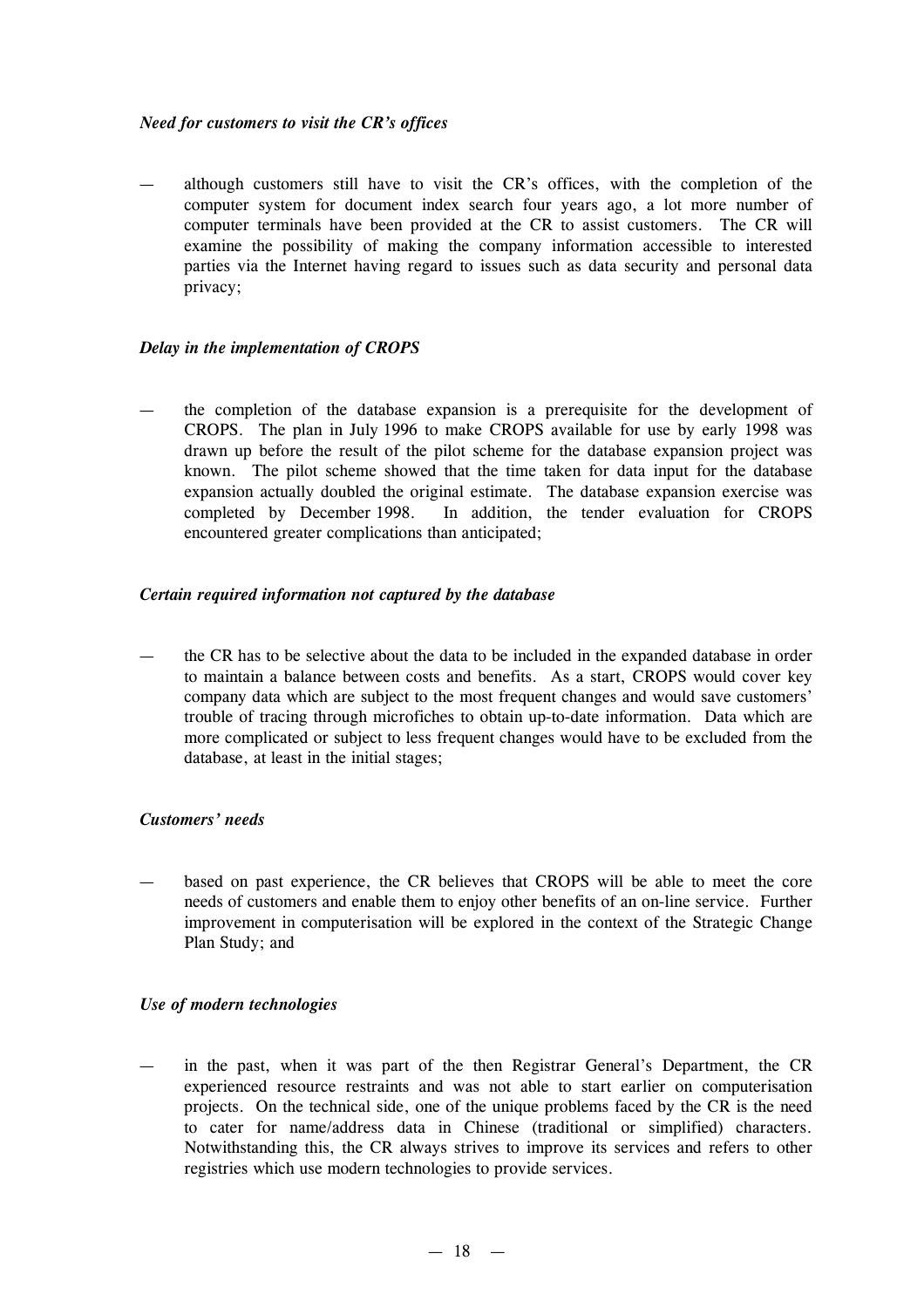54. The **Secretary for Financial Services** has said that he takes note of Audit's recommendations to the Registrar of Companies (see also paragraph 15 above).

55. The **Secretary for the Treasury** has said that she agrees with Audit's recommendations (see also paragraph 16 above).

## **FILING OF ANNUAL RETURNS BY COMPANIES**

## **Requirements for filing of annual returns**

56. A major function of the CR is to ensure compliance by companies and their officers with their obligations under the Companies Ordinance. In return for the privilege of limited liability, companies are required by various sections of the Ordinance to disclose certain information about themselves. In particular, section 107 of the Ordinance requires companies to file annual returns. Information in an annual return includes particulars of directors and secretary, particulars of shareholders and their shareholding, share capital structure, address of registered office and the total outstanding amount on all mortgages and charges. If no changes in information have taken place between the time when the last annual return was filed and the time when the current annual return is due, a company may file a certificate of no change to the information previously filed.

57. For a private company having a share capital, section 109(1A) of the Companies Ordinance requires the annual return to be filed with the CR within 42 days after the anniversary of the incorporation of the company. For other companies, section 109(1) of the Ordinance requires the annual return to be filed with the CR within 42 days after the date of the annual general meeting. If the annual return is not filed within the prescribed time limit, the company and its officers will be liable to prosecution and, if convicted, default fines. The fine is at level 5 (i.e. a maximum fine of \$50,000 —Note 5) for each breach together with a daily default fine of \$700.

58. An annual registration fee is payable by a company on filing its annual return with the CR. For the late filing of an annual return, a higher annual registration fee is payable, as shown in Table 4 below.

Note 5: The fine applicable to the offence for failing to comply with the requirements for filing annual *returns is shown in Schedule 8 of the Criminal Procedure Ordinance (Cap. 221). However, this offence is not included in the list of recordable offences maintained by the Criminal Records Bureau of the Hong Kong Police Force.*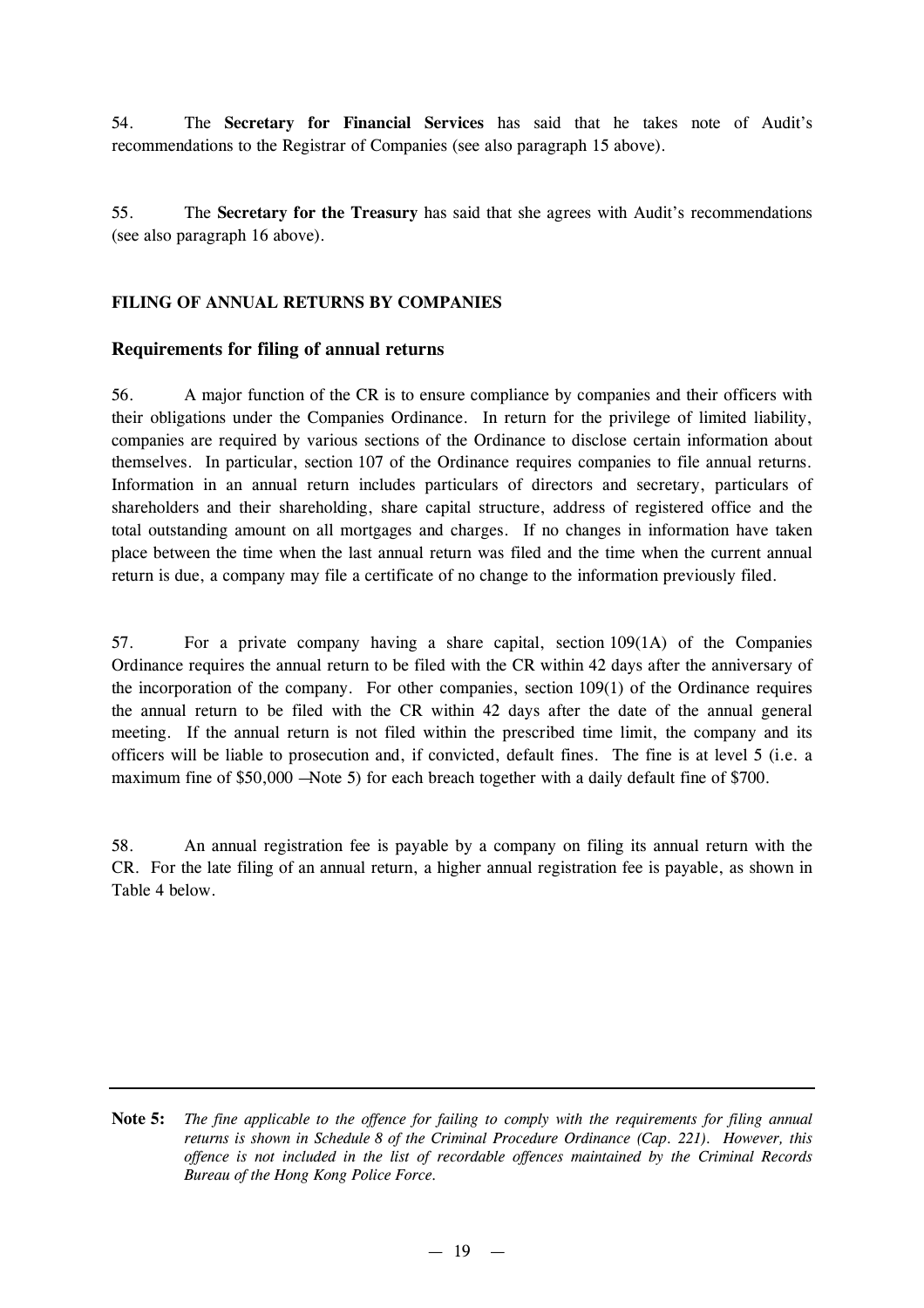#### **Table 4**

#### **Annual registration fees payable by companies**

## **Annual registration fee payable by a company having a share capital**

| Date of filing of annual return (Note) | <b>Private</b><br>companies | <b>Other</b><br>companies |
|----------------------------------------|-----------------------------|---------------------------|
|                                        | \$)                         | \$)                       |
| Within 42 days                         | 105                         | 140                       |
| More than 42 days but within 3 months  | 870                         | 1,200                     |
| More than 3 months but within 6 months | 1,740                       | 2,400                     |
| More than 6 months but within 9 months | 2,610                       | 3,600                     |
| More than 9 months                     | 3,480                       | 4,800                     |

*Source: Companies Ordinance*

*Note: For a private company having a share capital, the date of filing of annual return is counted from the anniversary of the incorporation. For other companies, the date is counted from the date of the annual general meeting.*

## **CR's enforcement measures**

59. In its 1997-98 Annual Report, the CR indicated that it was determined to maintain the integrity of the register of companies by ensuring that companies and their directors complied with their statutory duties of filing annual returns. In November 1997, the CR completed a major exercise to strike off companies that had failed to file annual returns for two consecutive years or more from the companies register. As a result, the records of about 432,000 companies were examined and about 77,000 companies were struck off the register. Many of these companies had been commercially inactive for a very long time.

60. In December 1997, the CR announced that as from 1 April 1998 it intended to prosecute companies and their directors that failed to file annual returns. This new measure was announced through the CR's external circulars and home page on the Internet, newspaper advertisements, notices and flyers posted at the CR's offices and issued to customers, and articles published in various professional journals. In practice, for companies which fail to file annual returns within a predetermined period, the CR will issue reminder letters to the companies and each of their directors. For companies still in default after the issue of reminder letters, the CR will take prosecution action.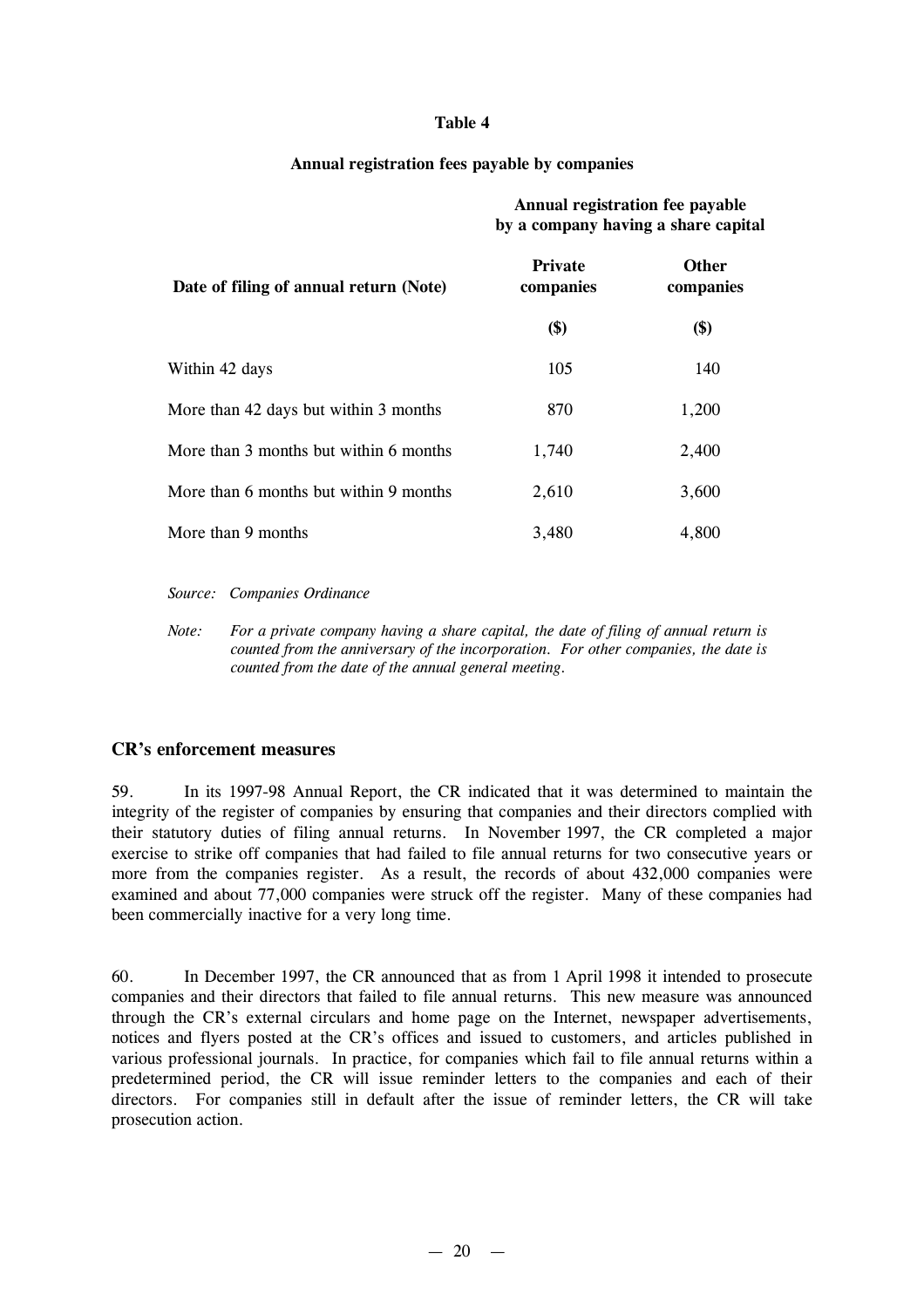#### **Audit observations**

61. The compliance rate of filing of annual returns represents the percentage of companies which have filed annual returns within the time limit prescribed by the Companies Ordinance. The compliance rates from 1995-96 to 1998-99 are shown in Figure 2 below.

#### **Figure 2**



**Compliance rates of filing of annual returns from 1995-96 to 1998-99**

62. Table 5 below shows the compliance position of filing annual returns by companies in 1998-99.

#### **Table 5**

#### **Compliance position of filing annual returns by companies in 1998-99**

|                                                                          | Number of<br>companies | <b>Percentage</b> |
|--------------------------------------------------------------------------|------------------------|-------------------|
| Companies which filed annual returns within<br>the prescribed time limit | 315,065                | (78%)             |
| Companies which filed late annual returns                                | 50,332                 | (13%)             |
| Companies which did not file annual returns                              | 36,646                 | $(9\%)$           |
| Companies which were required to file<br>annual returns in 1998-99       | 402,043                | $(100\%)$         |
|                                                                          |                        |                   |

*Source: CR's records*

*Source: CR's records*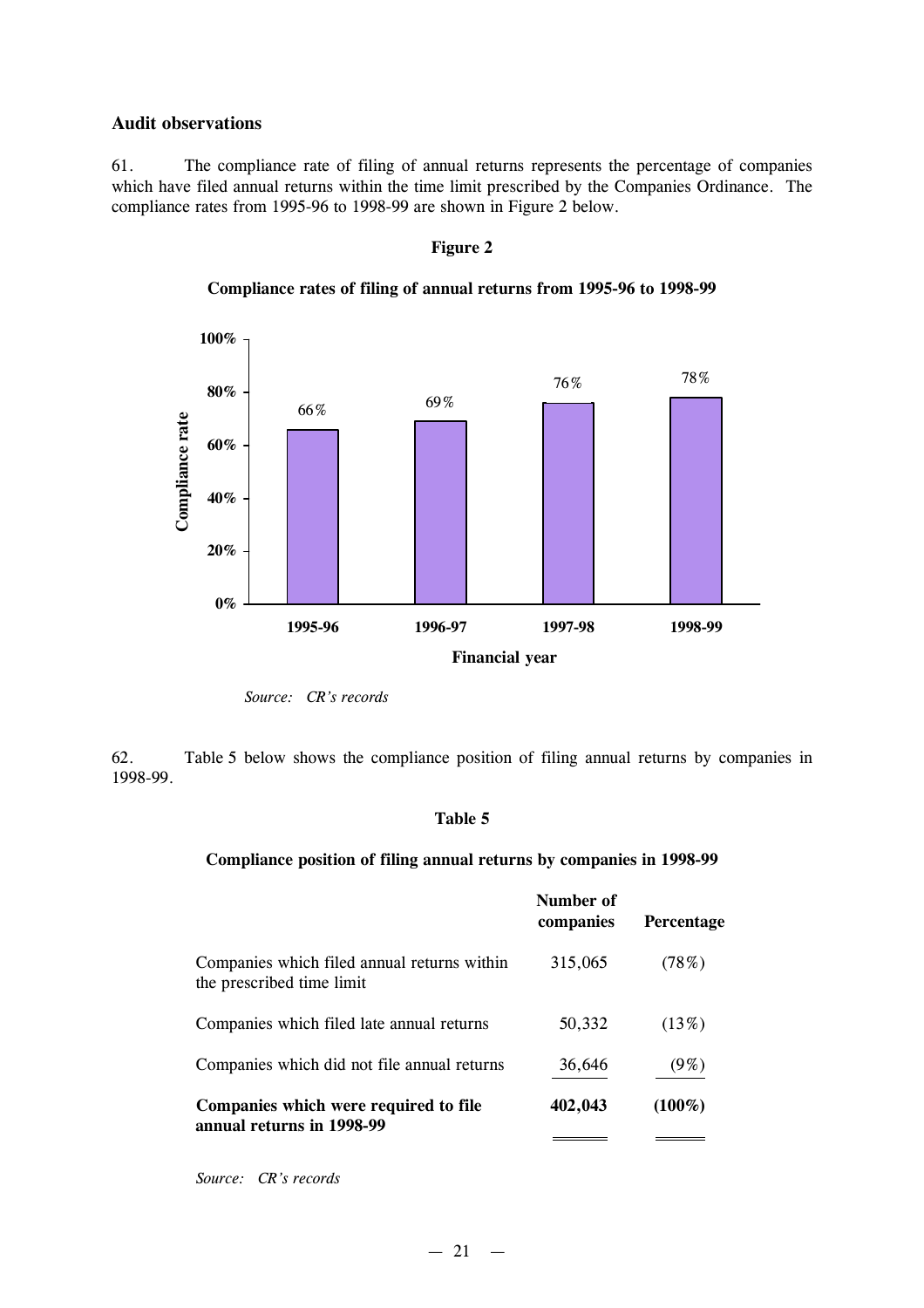63. As shown in Figure 2 above, the compliance rate of filing of annual returns improved from 66% in 1995-96 to 78% in 1998-99. **However, Audit considers that a compliance rate of 78% is still unsatisfactory. As 86,978 companies (22%) did not file annual returns within the time limit prescribed by the Companies Ordinance, members of the public were deprived of their statutory rights to obtain the latest information about these companies on a timely basis.** Audit noted from Table 5 above that in 1998-99, 36,646 companies (9%) did not file annual returns and therefore did not pay annual registration fees to the CR. Similarly, in 1997-98 and before, those companies which did not file annual returns also did not pay annual registration fees to the CR. **For 1998-99, Audit estimated that the amount of annual registration fees uncollected by the CR was about \$60 million (Note 6).**

64. **Audit considers that the CR should take further action to enforce the provisions of the Companies Ordinance in respect of the filing of annual returns and improve the compliance rate.** Audit noted that, in 1997-98, the compliance rates of filing of annual returns in the United Kingdom and in Australia were both 94%. In the United Kingdom, for example, a fully automated system is used to issue reminders for the filing of annual returns before the due date. Persons who have, for the first time, been appointed as directors of companies are identified by the computer system and a brief note on the statutory duties of company director is sent to them for information. **In Audit's view, there is a need for the CR to study those enforcement measures which have proved to be effective in overseas countries with a view to implementing them in Hong Kong.**

#### **Audit recommendations**

- 65. **Audit has** *recommended* **that the Registrar of Companies should:**
	- **review the effectiveness of the measures for enforcing the provisions of the Companies Ordinance in respect of the filing of annual returns; and**
	- **take further action (such as sending reminders to companies before due dates) to improve the compliance rate of filing of annual returns.**

**Note 6:** *For 1998-99, the estimated amount of annual registration fees uncollected by the CR was:*

*Amount of annual registration fee payable by each company ´ = \$1,740 ´ 36,646 = \$63.8 million (say \$60 million)*

*Number of companies which did not file annual returns*

*For the purpose of estimation, Audit assumed that if the CR had taken effective enforcement actions, all the companies which did not file annual returns in 1998-99 would have done so during the "more than 3 months but within 6 months" period (see Table 4 in paragraph 58 above). The estimated amount would be reduced if some of these companies subsequently file their returns.*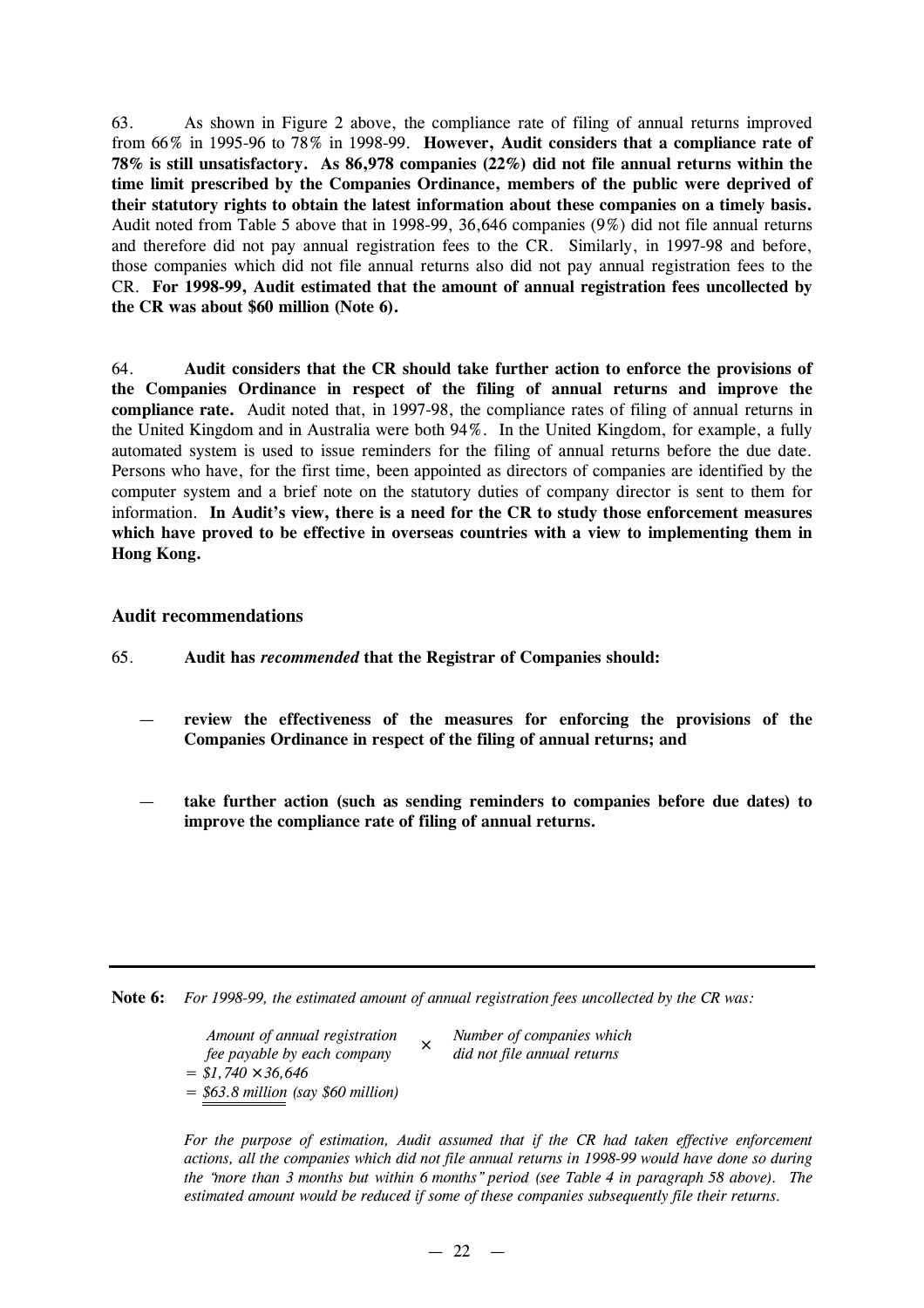## **Response from the Administration**

66. The **Registrar of Companies** agrees that a compliance rate of 78% (excluding late filing) still leaves room for improvement. The CR will review from time to time the measures to improve the compliance rate of filing of annual returns and take any further action as deemed fit. He has also said that:

## *Compliance rate of filing of annual returns*

— there are at least two possible bases to look at the compliance rate, one excluding late filing and the other including late filing. Although about 87,000 (i.e. 22% of 402,043) companies did not file annual returns within the statutory time limit of 42 days, over 50,000 (i.e. 13% of 402,043) annual returns were still filed, albeit belatedly, making the overall compliance rate (including late filing) reaching 91%. Members of the public who need to refer to the outstanding annual returns urgently would normally make a complaint to the CR, which will take immediate action to pursue the filing of the relevant annual returns. Prosecution would be taken against the companies where appropriate. The complainants are usually satisfied with the CR's response;

#### *Action taken to improve the compliance rate*

— the CR implemented the expanded prosecution policy with effect from 1 April 1998 for the purpose of improving the compliance rate of filing of annual returns. The increases in the compliance rate in 1998-99 and the current year clearly indicate that the policy has been effective. The CR will continue to move towards its objective of improving the compliance rate, excluding late filing, to beyond 90% eventually; and

#### *Issues relating to further measures to improve the compliance rate*

- in deciding on any measures to be adopted, the following issues have to be borne in mind:
	- (i) the essence of the Companies Ordinance is that disclosure of statutory information is the responsibility of company directors;
	- (ii) a lot of non-compliance cases are discovered to be due to ignorance instead of forgetfulness. Past experience has indicated that a reminder is not likely to improve company directors' awareness of their duties, but a notice of prosecution has the effect of getting the message across quickly. However, and notwithstanding (i) above, having noticed the need to educate company directors, since August 1998, a pamphlet giving general information on filing requirements has been attached to each certificate of incorporation issued by the CR. Furthermore, starting from January 1999, an additional sticker stating the consequences of non-compliance in respect of the filing of annual returns has been fixed to the pamphlet for prior warning;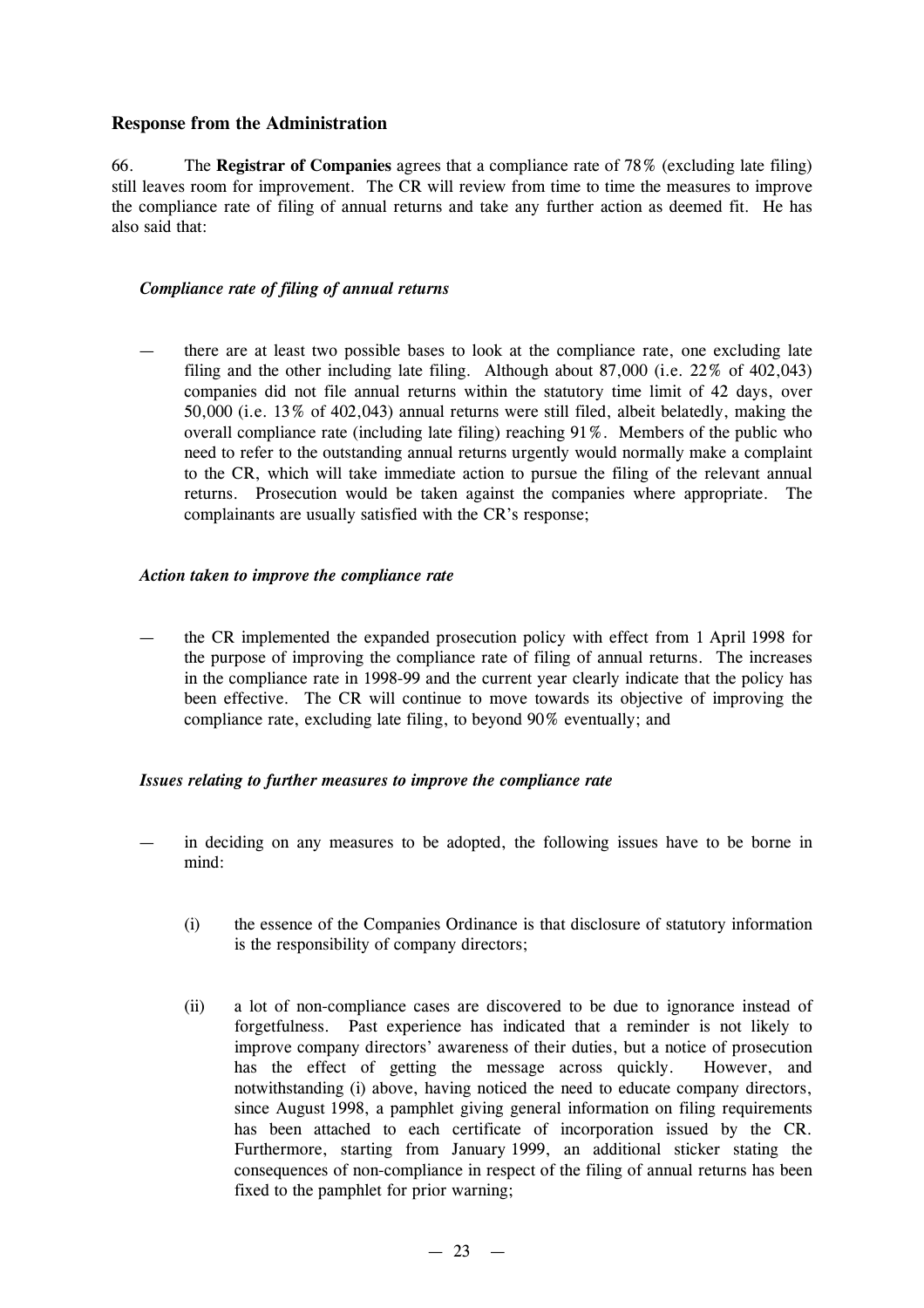- (iii) the CR considers that, pursuant to the spirit of the Companies Ordinance, the pamphlet and the sticker are the only "reminders" that the CR should give to companies and their directors. Sending reminders may run the risk of making company directors dependent on the CR thereby ignoring their duties altogether; and
- (iv) sending reminders to all companies will involve additional financial implications for the CR.

67. The **Secretary for Financial Services** has said that he takes note of Audit's recommendations to the Registrar of Companies (see also paragraph 15 above).

68. The **Secretary for the Treasury** has said that she agrees with Audit's recommendations (see also paragraph 16 above).

#### **CHECKING OF DOCUMENTS FILED BY COMPANIES**

#### **Filing requirements of the Companies Ordinance**

69. The Companies Ordinance requires companies to file various documents with the CR. The most common documents to be filed by a company after incorporation include the annual return, notification of first secretary and directors, notification of changes of secretary and directors, consent to act as a director, notification of situation of registered office, notification of location of registers, return of allotment of shares and charges documents. For listed companies, their accounts have to be filed together with their annual returns. The Companies Ordinance states the punishments for not complying with these filing requirements by reference to a level of fine and an amount of daily default fine, if applicable. The amount of fine at a specific level is specified in the Criminal Procedure Ordinance (Cap. 221). There are six levels of fine as shown in Table 6 below.

#### **Table 6**

#### **Levels of fine for offences**

| <b>Level</b> | <b>Amount of fine</b><br>\$) |
|--------------|------------------------------|
| 1            | 2,000                        |
| 2            | 5,000                        |
| 3            | 10,000                       |
| 4            | 25,000                       |
| 5            | 50,000                       |
| 6            | 100,000                      |

| Source: Schedule 8 of the Criminal Procedure Ordinance |  |  |  |
|--------------------------------------------------------|--|--|--|
|                                                        |  |  |  |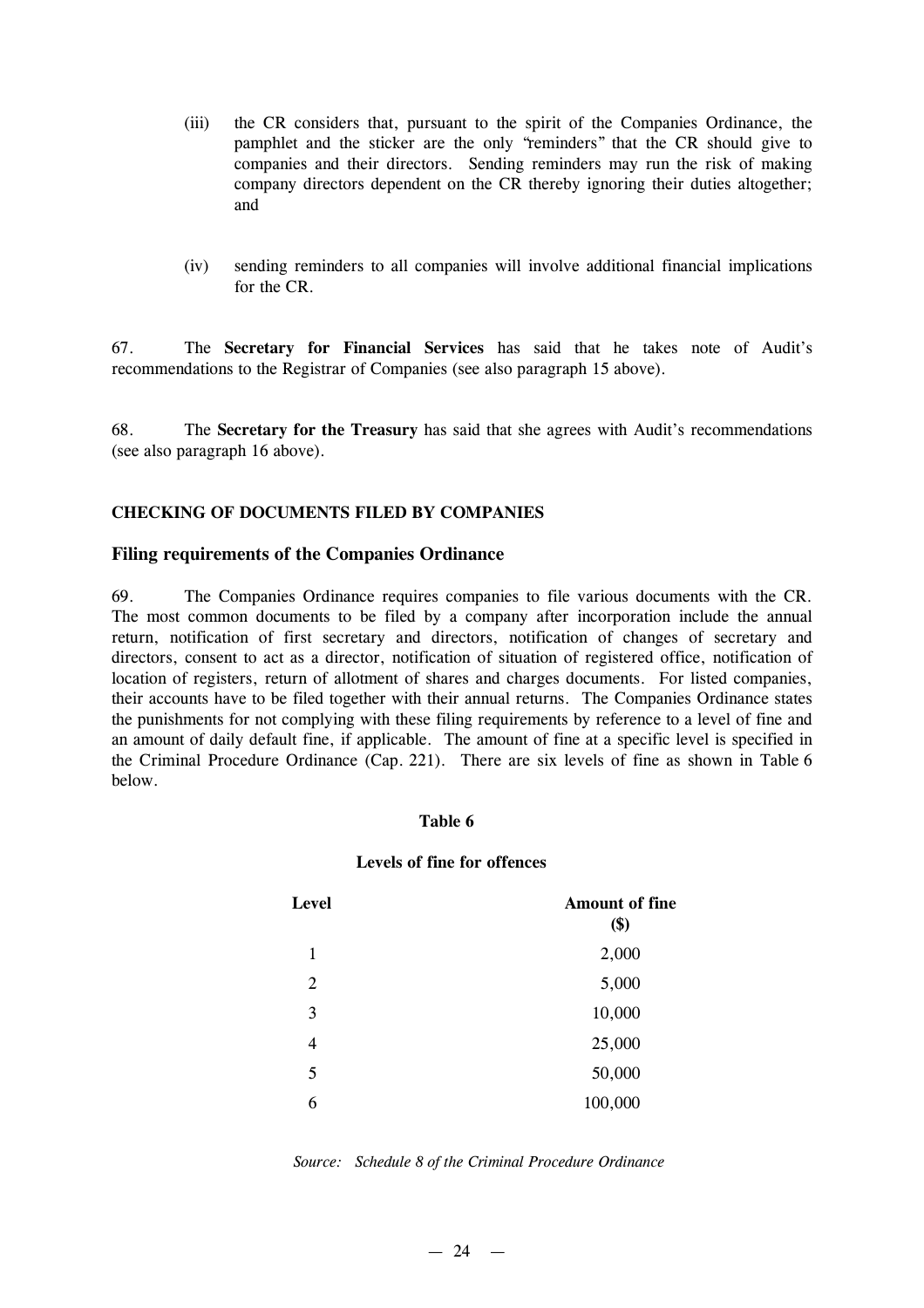## **CR's checking procedures**

70. Documents filed by companies are processed by the Registration Division of the CR. For the purpose of determining the extent of checking, these documents are classified into two categories, as follows:

- *Documents requiring full checking.* These documents are subject to scrutiny both as to their contents and consistency with information previously filed with the CR. They include the following documents:
	- (i) annual returns and accounts submitted by listed companies;
	- (ii) statements in lieu of prospectuses;
	- (iii) all winding-up documents; and
	- (iv) amended documents and explanatory letters, if any, for amending incorrect documents; and

**Other documents.** These documents are scrutinised only to ensure that:

- (i) the company name and company incorporation number are stated on the documents;
- (ii) the documents are signed manually or certified by director/secretary as appropriate;
- (iii) the requisite fees have been paid;
- (iv) the required documents (e.g. consents) have been submitted and filed with the relevant documents; and
- (v) the prescribed form is used.

## **Audit observations**

71. To test check the effectiveness of the CR's procedures for checking the compliance with the requirements of the Companies Ordinance, Audit examined a small random sample of ten private companies and ten listed companies to determine if the relevant provisions of the Ordinance had been complied with in the filing of the following documents: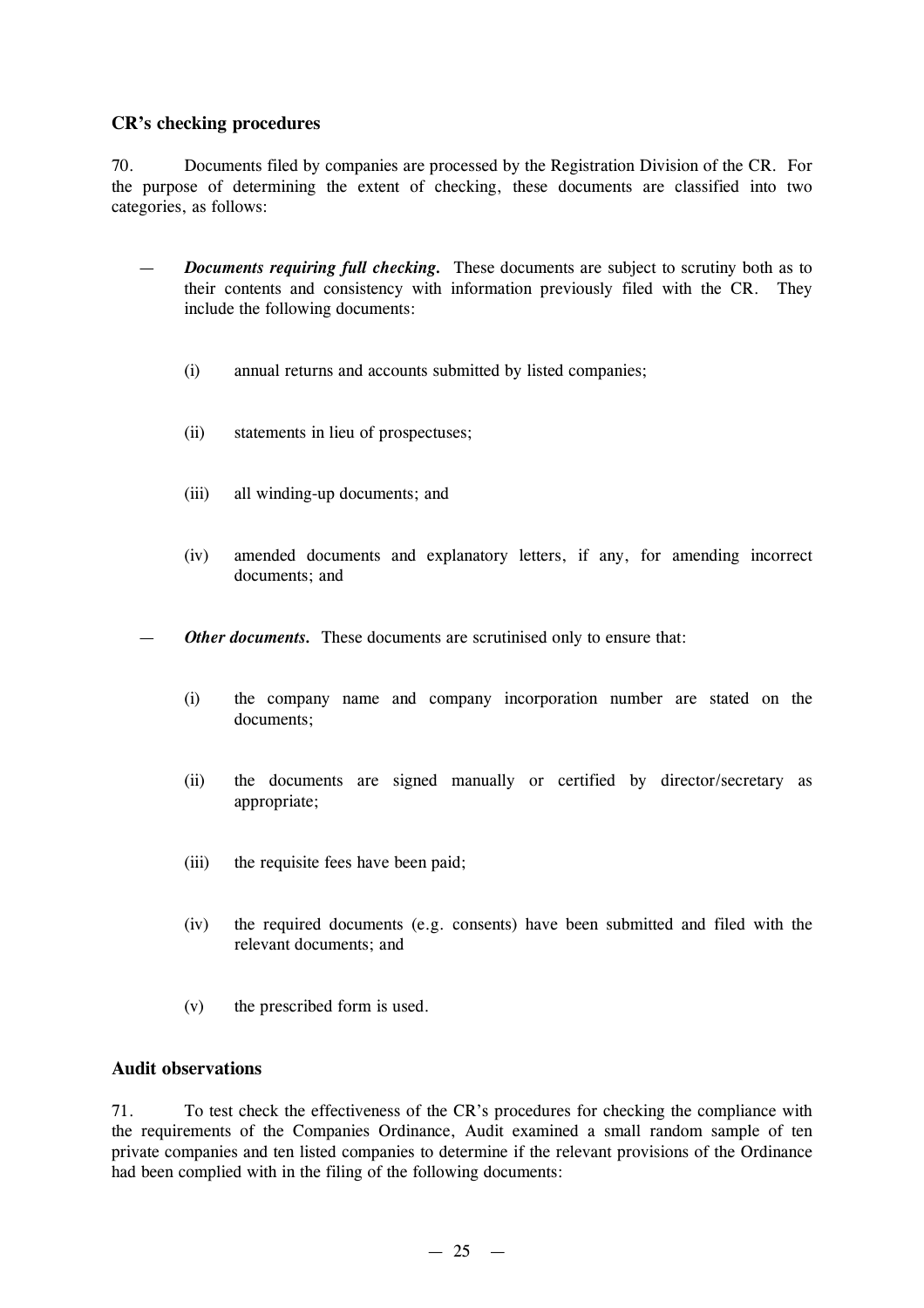- returns of allotment of shares:
- charges documents;
- annual returns; and
- accounts (for listed companies only as private companies are not required to submit accounts).

The audit examination indicated that the CR had identified and followed up cases which failed to file annual returns within the prescribed time limit. However, the CR did not take appropriate action for cases which did not comply with the provisions of section 128 of the Ordinance.

- 72. The main provisions of section 128 of the Companies Ordinance are as follows:
	- section  $128(1)$  states that, where a listed company has subsidiaries, the company's accounts should state, for each subsidiary, the subsidiary's name, the place of incorporation of the subsidiary and particulars of the company's shareholding in the subsidiary;
	- section 128(4) states that if, in the opinion of the directors of the company, the number of subsidiaries is such that compliance with section 128(1) would result in particulars of excessive length being given, compliance with section 128(1) shall not be requisite except in the case of the principal subsidiaries;
	- section 128(5) states that, where advantage is taken of section  $128(4)$ :
		- (i) the company's accounts should state that only particulars of the principal subsidiaries are given; and
		- (ii) the particulars given in compliance with section 128(1), together with those which, but for the fact that advantage is so taken, would have to be so given, should be annexed to the annual return first made by the company after its accounts have been laid in general meeting; and
	- section  $128(6)$  states that if a company fails to comply with section  $128(5)$  to annex particulars to the annual return, the company and every officer of the company who is in default shall be liable to a fine at level 6 (see Table 6 in paragraph 69 above) and, for continued default, to a daily default fine of \$300.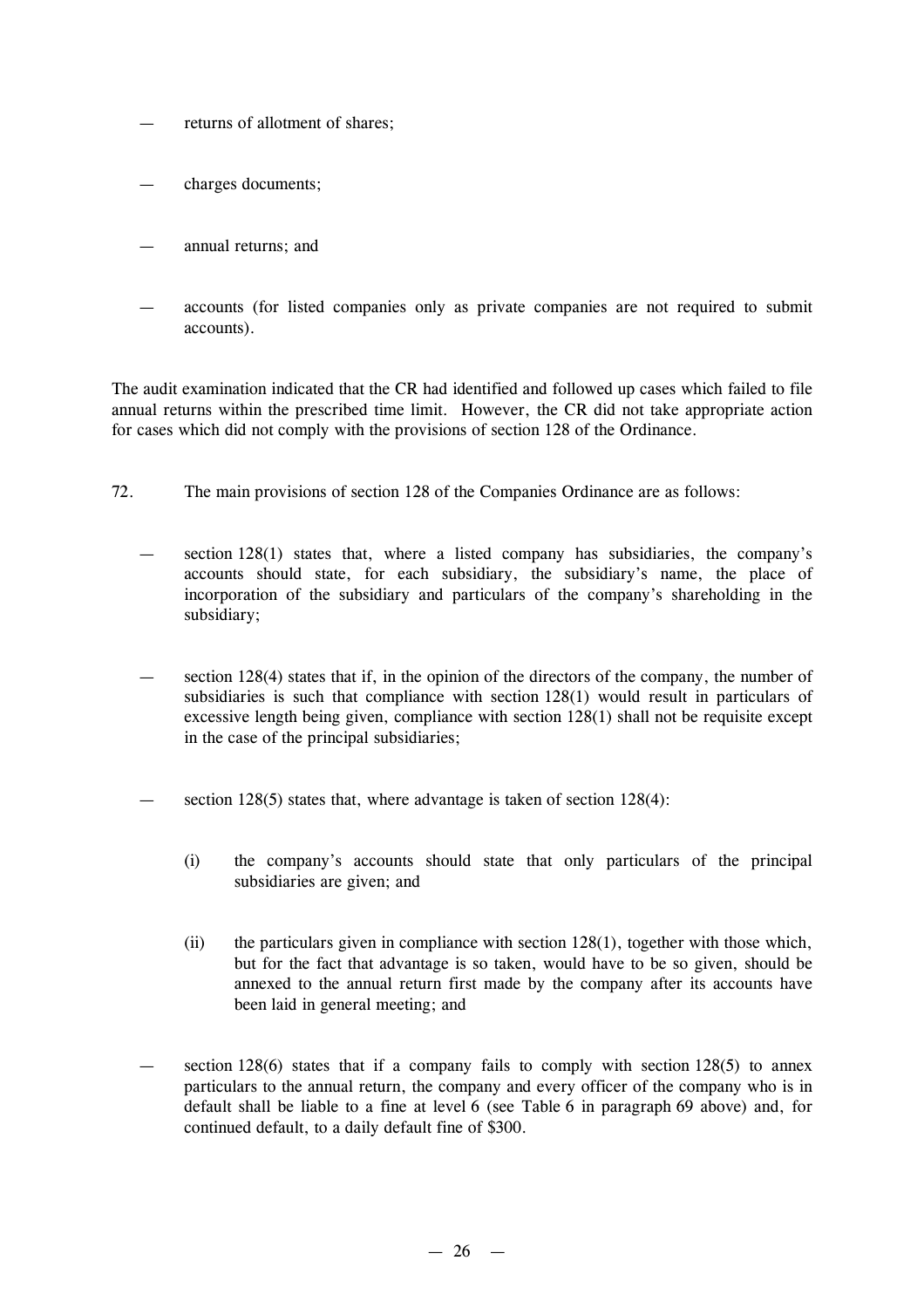73. For eight of the ten listed companies in the audit sample, it was stated in the accounts that only particulars of the principal subsidiaries were given as advantage had been taken of section 128(4) of the Companies Ordinance. Audit examined the annual returns first filed by these eight companies after the laying of the accounts in their general meetings. Audit found that:

- only two of the eight listed companies had annexed to their annual returns particulars of the principal subsidiaries and all other subsidiaries, as required by section 128(5) of the Ordinance; and
- although annual returns and accounts of listed companies were classified as documents requiring full checking (see the first inset of paragraph 70 above), there was no documentary evidence to indicate that the CR had checked the compliance with section 128(5) or followed up the non-compliance cases.

74. **Audit considers that the six non-compliance cases should be followed up to ensure that the information required by section 128(5) of the Companies Ordinance is filed with the CR and open to search by the public. The annual returns and accounts of other listed companies should also be examined to determine if there are similar non-compliance cases. In addition, there is a need for reviewing the CR's procedures for checking the compliance with the requirements of the Ordinance and formulating guidelines to ensure that non-compliance cases would be detected for follow-up action.**

## **Audit recommendations**

- 75. **Audit has** *recommended* **that the Registrar of Companies should:**
	- **follow up the cases of non-compliance with section 128(5) of the Companies Ordinance as identified by Audit;**
	- **take action to ascertain whether there are other similar non-compliance cases; and**
	- **review the effectiveness of the existing procedures and formulate internal guidelines for checking the compliance with the requirements of the Companies Ordinance.**

## **Response from the Administration**

76. The **Registrar of Companies** accepts Audit's recommendations and will follow up the non-compliance cases identified by Audit. Existing registration procedures are being revised to check for compliance when fresh annual returns are received. As annual returns are filed annually and will update the information contained in the previous annual returns, it is considered not cost-effective to retrieve the past records of all listed companies to identify whether or not there are non-compliance cases similar to the six cases identified.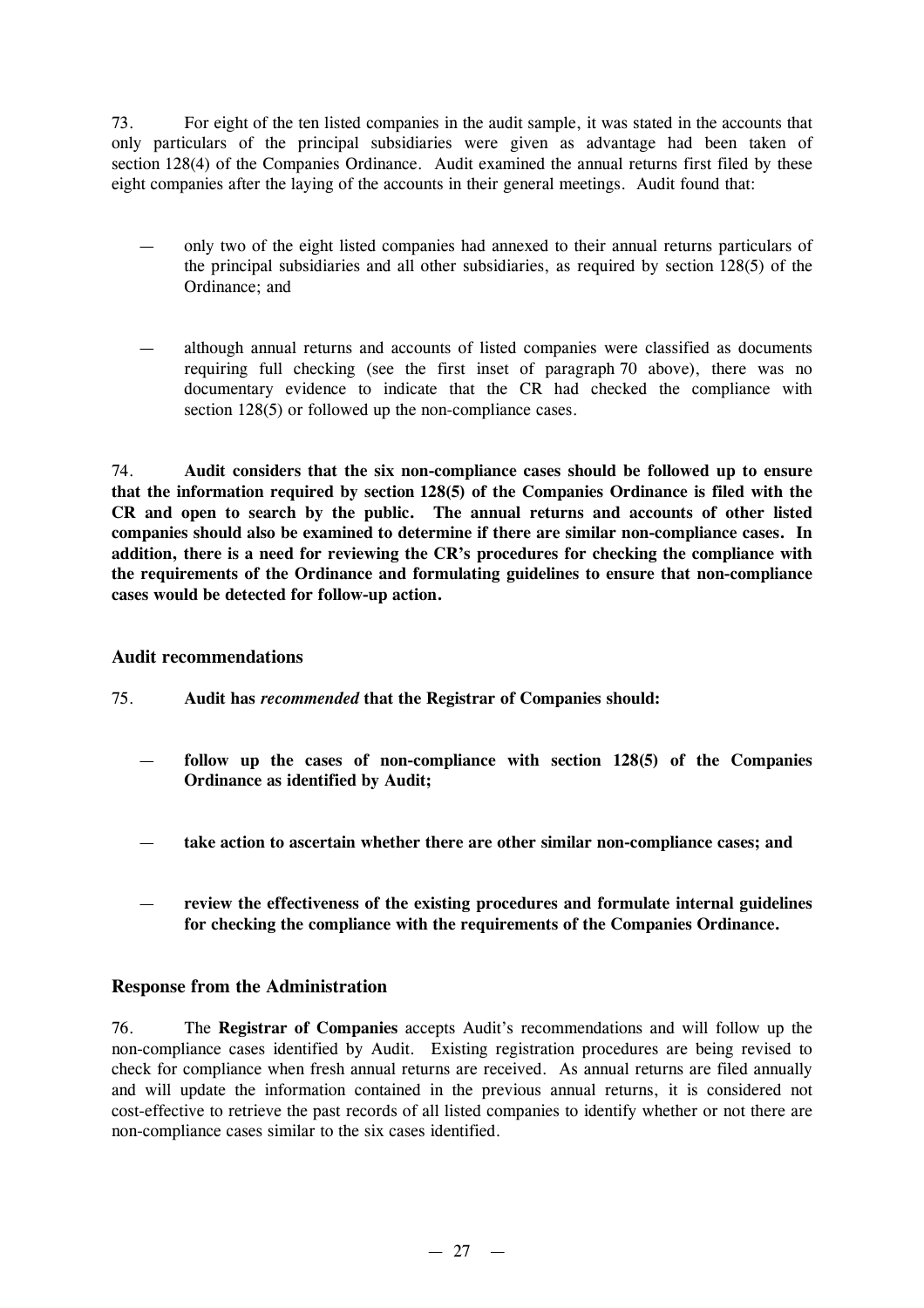77. The **Secretary for Financial Services** has said that he takes note of Audit's recommendations to the Registrar of Companies (see also paragraph 15 above).

78. The **Secretary for the Treasury** has said that she agrees with Audit's recommendations (see also paragraph 16 above).

#### **INCOME SOURCES**

#### **Income categories**

79. In accordance with the Trading Funds Ordinance, the CR is required to fund itself from the income generated from its services. Table 7 below shows the categories of income of the CR in 1997-98 and 1998-99.

#### **Table 7**

#### **The CR's income in 1997-98 and 1998-99**

| Category                  |              | 1997-98    | 1998-99      |            |  |
|---------------------------|--------------|------------|--------------|------------|--|
|                           | (\$ million) | Percentage | (\$ million) | Percentage |  |
| Annual registration fees  | 109          | 44%        | 150          | 54%        |  |
| Incorporation fees        | 63           | 25%        | 53           | 19%        |  |
| Searches and copying fees | 47           | 19%        | 47           | 17%        |  |
| Charges registration fees | 14           | 6%         | 10           | 4%         |  |
| Other income              | 15           | 6%         | 16           | 6%         |  |
| <b>Total</b>              | 248          | 100%       | 276          | 100%       |  |

*Source: CR's records*

#### **Audit observations**

80. Table 7 above shows that a major portion of the CR's income came from annual registration fees (54% or \$150 million in 1998-99). As indicated in Table 4 in paragraph 58 above, a higher annual registration fee is payable for the late filing of an annual return. In 1998-99, 14% of the annual returns filed with the CR was late. The fees from these late returns amounted to \$119 million (or 79% of the annual registration fees). The CR indicated that because of its vigorous enforcement actions, many directors submitted returns after receiving reminders in order to avoid prosecution. In the long term, the revenue from the late filing of returns may be reduced significantly if more companies comply with the Companies Ordinance and file returns on **1998-99 had instead filed the returns on time, the filing fees would have been reduced from**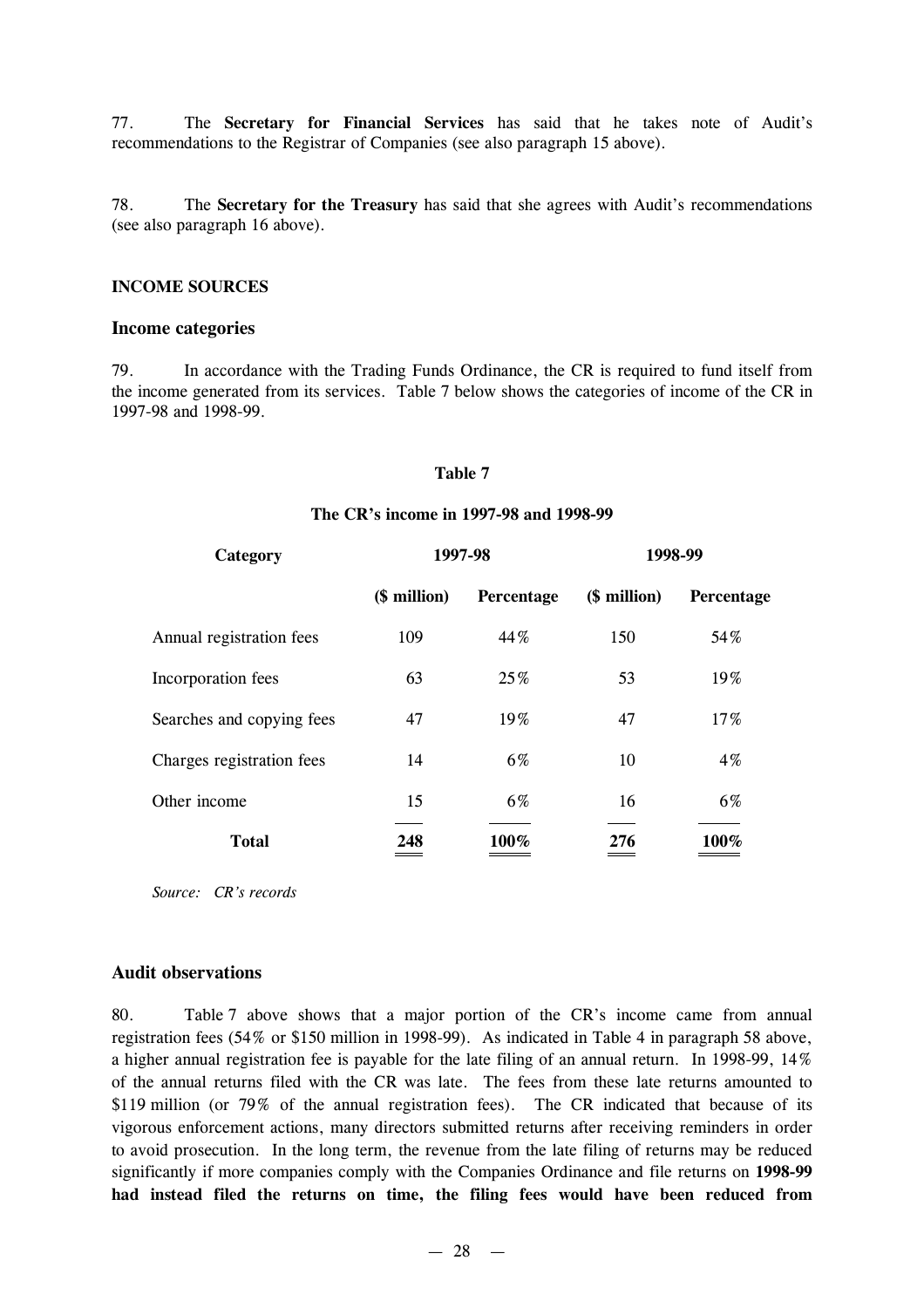**\$119 million to \$5 million (Note 7**). **The CR's profit (before notional taxation) of \$84 million in 1998-99 would have been correspondingly reduced by \$114 million. Instead of a profit, there would have been a loss (before notional taxation) of \$30 million.**

81. **Audit considers that there is a need for the CR to review its income sources and reduce its reliance on revenue from the late filing of annual returns. There is also a need for the CR to strive to reduce the cost of its operations. Where appropriate, the CR should explore new revenue sources by introducing value added products or services.** In this connection, Audit noted that the CR introduced a new product in June 1998 to provide a chargeable screen print service in addition to the free company name and document indices search service at the CR's office. **In Audit's view, there is scope for introducing new and better services to customers with a fully computerised system and on-line search services, as evidenced by the overseas examples mentioned in paragraph 50 above. There is also a need for the CR to draw on the experience of overseas countries in the development of new products.**

#### **Audit recommendations**

- 82. **Audit has** *recommended* **that the Registrar of Companies should:**
	- **assess the financial implications to the CR assuming that more companies will aim at filing their annual returns on time;**
	- **place less reliance on fees for late filing as a steady source of income, particularly when preparing the CR's business plan and annual budget;**
	- **regularly review the CR's product lines to ensure that they are in line with customers' expectations; and**
	- **explore new revenue sources by introducing other value added products or services.**

| Note 7: For 1998-99, the annual registration fees that would have been received from companies which |
|------------------------------------------------------------------------------------------------------|
| filed late returns had they filed returns on time were:                                              |

| <i>Amount of annual registration</i> | Number of companies which |
|--------------------------------------|---------------------------|
| fee payable by each company          | filed late annual returns |
| $=$ \$105 $\leq$ 50.332              |                           |
| $=$ \$5 million                      |                           |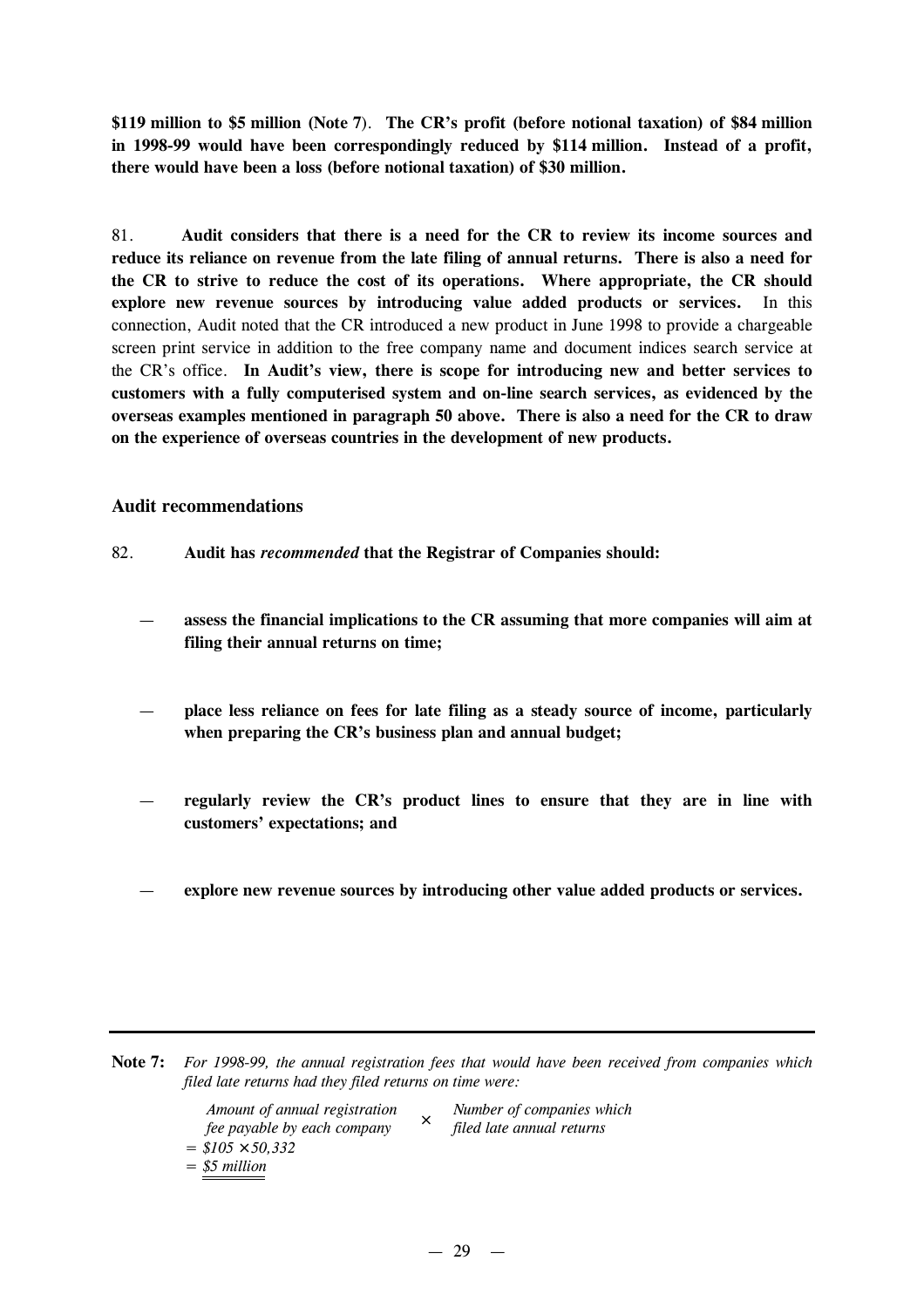## **Response from the Administration**

83. The **Registrar of Companies** has said that the financial impact of the expanded prosecution policy on the late filing revenue has been reflected in the CR's corporate and business plans starting from 1997-98 to 2001-2002, and will continue to be updated in the light of the actual situation. He expects that improvements to the compliance rate will be gradual rather than drastic. Once CROPS has been implemented, the introduction of new revenue sources or value added products or services will be explored. The Registrar of Companies has also said that:

- over the last few years, the CR has been concerned about the high proportion of its income dependent on late filing fees and well recognised the need to identify new services which are both revenue-generating and will provide better service to the public. One good example is the recent enactment of the legislation to permit the de-registration of solvent, defunct private companies which is targeted for implementation in November 1999. This new service is expected to generate an additional revenue of about \$10 million a year. Furthermore, since 1 September 1999, the CR has been issuing letters of confirmation of non-existence of certain records upon payment of a certification fee. New products which either have the potential of providing a sizeable revenue amount or will provide an efficient service to customers will continue to be explored; and
- the CR is always conscious of the need to reduce the cost of its operations and will continue to closely control costs.

84. The **Secretary for Financial Services** has said that he takes note of Audit's recommendations to the Registrar of Companies (see also paragraph 15 above).

85. The **Secretary for the Treasury** has said that she agrees with Audit's recommendations (see also paragraph 16 above).